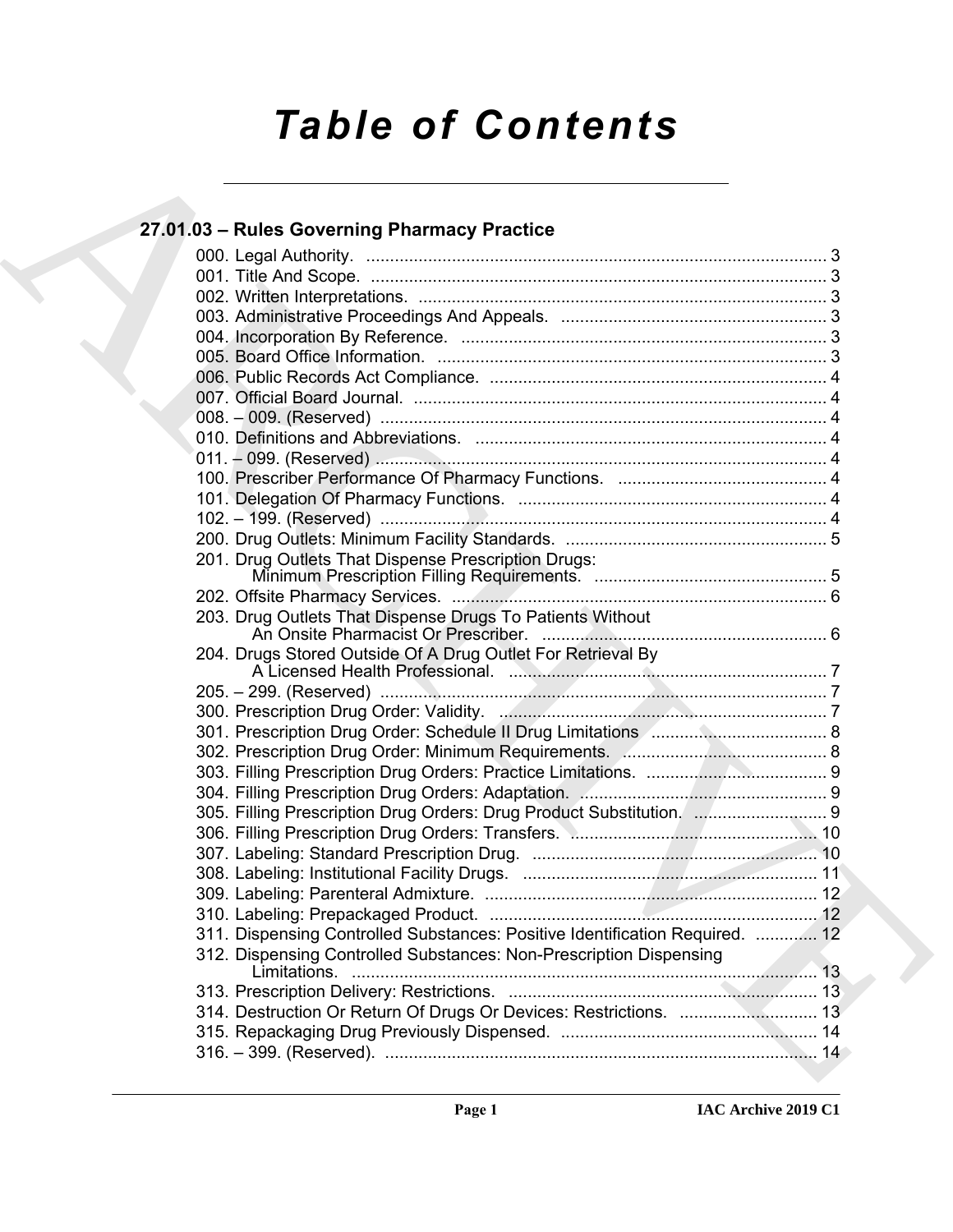| 400. Recordkeeping: Maintenance And Inventory Requirements.  14           |
|---------------------------------------------------------------------------|
| 401. Recordkeeping: Electronic System For Patient Medication Records.  15 |
|                                                                           |
|                                                                           |
|                                                                           |
|                                                                           |
|                                                                           |
|                                                                           |
|                                                                           |
|                                                                           |
|                                                                           |
|                                                                           |
|                                                                           |
|                                                                           |
|                                                                           |
|                                                                           |
|                                                                           |
|                                                                           |
|                                                                           |
|                                                                           |
|                                                                           |
|                                                                           |
|                                                                           |
|                                                                           |
|                                                                           |
|                                                                           |
|                                                                           |
|                                                                           |
|                                                                           |
|                                                                           |
|                                                                           |
|                                                                           |
|                                                                           |
|                                                                           |
|                                                                           |
|                                                                           |
|                                                                           |
|                                                                           |
|                                                                           |
|                                                                           |
|                                                                           |
|                                                                           |
|                                                                           |
|                                                                           |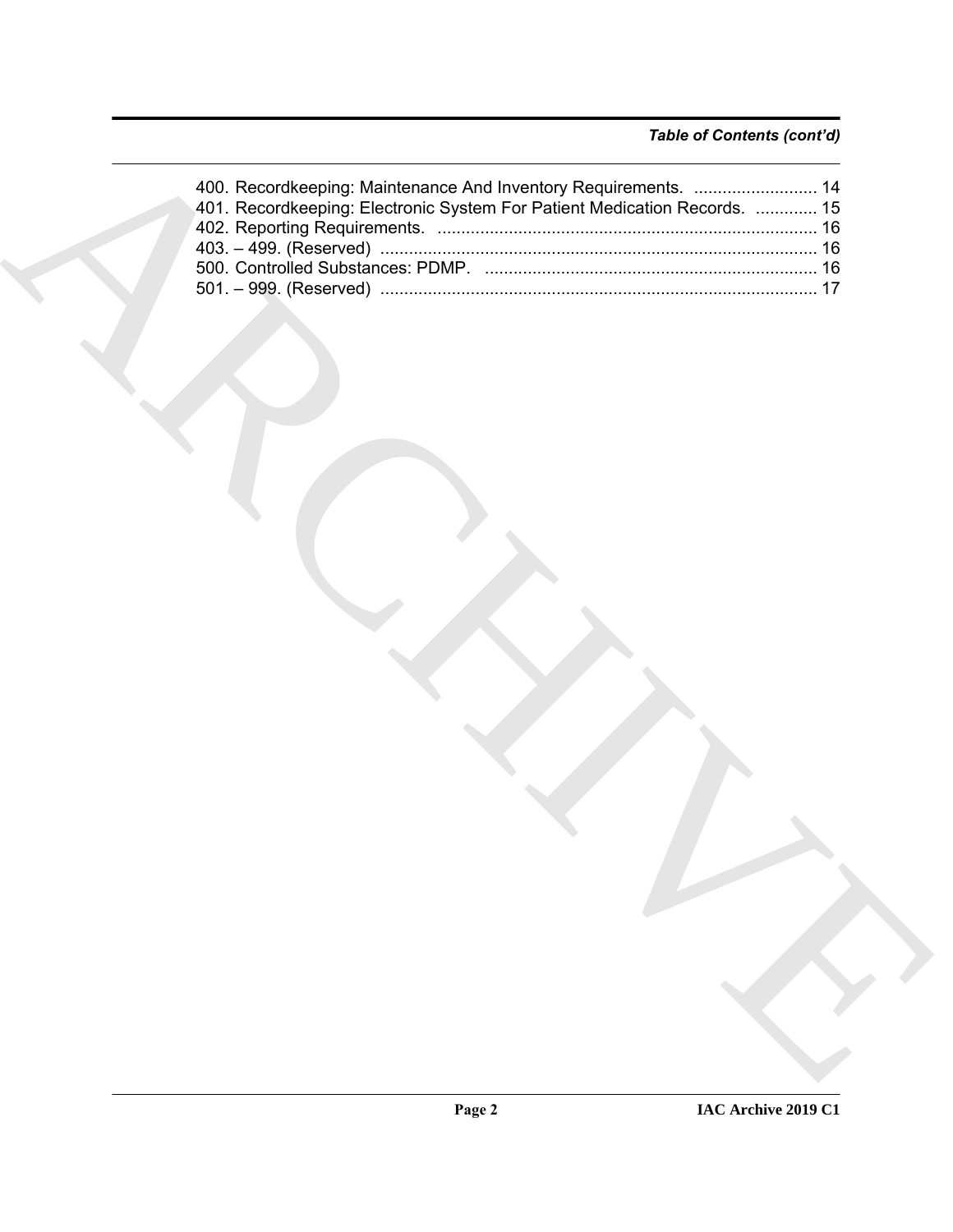#### **IDAPA 27 TITLE 01 CHAPTER 03**

#### **27.01.03 – RULES GOVERNING PHARMACY PRACTICE**

#### **SUBCHAPTER A – STANDARD PROVISIONS (Rules 000 through 099 – Standard Provisions)**

#### <span id="page-2-10"></span><span id="page-2-1"></span>**000. LEGALAUTHORITY.**

This chapter is adopted under the legal authority of the Uniform Controlled Substances Act, Title 37, Chapter 27, Idaho Code; the Idaho Pharmacy Act, the Idaho Wholesale Drug Distribution Act, and the Idaho Legend Drug Donation Act, Title 54, Chapter 17, Idaho Code; and specifically pursuant to Sections 37-2702, 37-2715, 54-1717, 54-1753, 54-1755, and 54-1763, Idaho Code. (7-1-18)

#### <span id="page-2-11"></span><span id="page-2-2"></span>**001. TITLE AND SCOPE.**

In addition to the General Provisions set forth in IDAPA 27.01.01, "General Provisions," the following title and scope shall apply to these rules: (7-1-18) (7-1-18)

**01. Title**. The title of this chapter is "Rules Governing Pharmacy Practice," IDAPA 27, Title 01,  $\ell$  Chapter 03. (7-1-18)

**02. Scope**. The scope of this chapter includes, but is not limited to, provision for, and clarification of, the Board's assigned responsibility to: (7-1-18)

| Regulate drug outlet practice standards;                                   | $(7-1-18)$ |
|----------------------------------------------------------------------------|------------|
| Regulate and control the filling and dispensing of prescription drugs; and | $(7-1-18)$ |

<span id="page-2-12"></span>**c.** Regulate drug outlet recordkeeping and reporting requirements. (7-1-18)

#### <span id="page-2-3"></span>**002. WRITTEN INTERPRETATIONS.**

In accordance with Title 67, Chapter 52, Idaho Code, this agency may have written statements that pertain to the interpretation of, or to compliance with the rules of this chapter. Any such documents are available for public inspection and copying at cost at the Idaho Board of Pharmacy office. (7-1-18)

#### <span id="page-2-7"></span><span id="page-2-4"></span>**003. ADMINISTRATIVE PROCEEDINGS AND APPEALS.**

Administrative proceedings and appeals are administered by the Board in accordance with the "Idaho Rules of Administrative Procedure of the Attorney General," IDAPA 04.11.01, Subchapter B -- Contested Cases, Rules 100  $(7-1-18)$  (7-1-18)

**01. Place and Time for Filing**. Documents in rulemakings or contested cases must be filed with the executive director of the Board at the Board office between the hours of 8 a.m. and 5 p.m., Mountain Time, Monday through Friday, excluding state holidays. (7-1-18)

<span id="page-2-0"></span>**CHAPTER 0.3**<br> **CHAPTER 0.3**<br> **CHAPTER 3. CHAPTER 1. ATIVIDENT PROVISIONS**<br> **CHAPTER 3. CHAPTER 3. CHAPTER 1. ATIVIDENT PROVISIONS**<br> **CHAPTER 3. ATIVIDENT PROVISIONS**<br> **CHAPTER 3. ATIVIDENT PROVISIONS CHAP 02. Manner of Filing**. One (1) original of each document is sufficient for filing; however, the person or officer presiding over a particular rulemaking or contested case proceeding may require the filing of additional copies. A document may be filed with the Board by e-mail or fax if legible, complete, and received during the Board's office hours. The filing party is responsible for verifying with Board staff that an e-mail or fax was successfully and legibly received. (7-1-18) successfully and legibly received.

#### <span id="page-2-9"></span><span id="page-2-5"></span>**004. INCORPORATION BY REFERENCE.**

No documents have been incorporated by reference into these rules. (7-1-18)

#### <span id="page-2-6"></span>**005. BOARD OFFICE INFORMATION.**

<span id="page-2-8"></span>**01. Street Address**. The office is located at 1199 Shoreline Lane, Suite 303, Boise, Idaho. (7-1-18)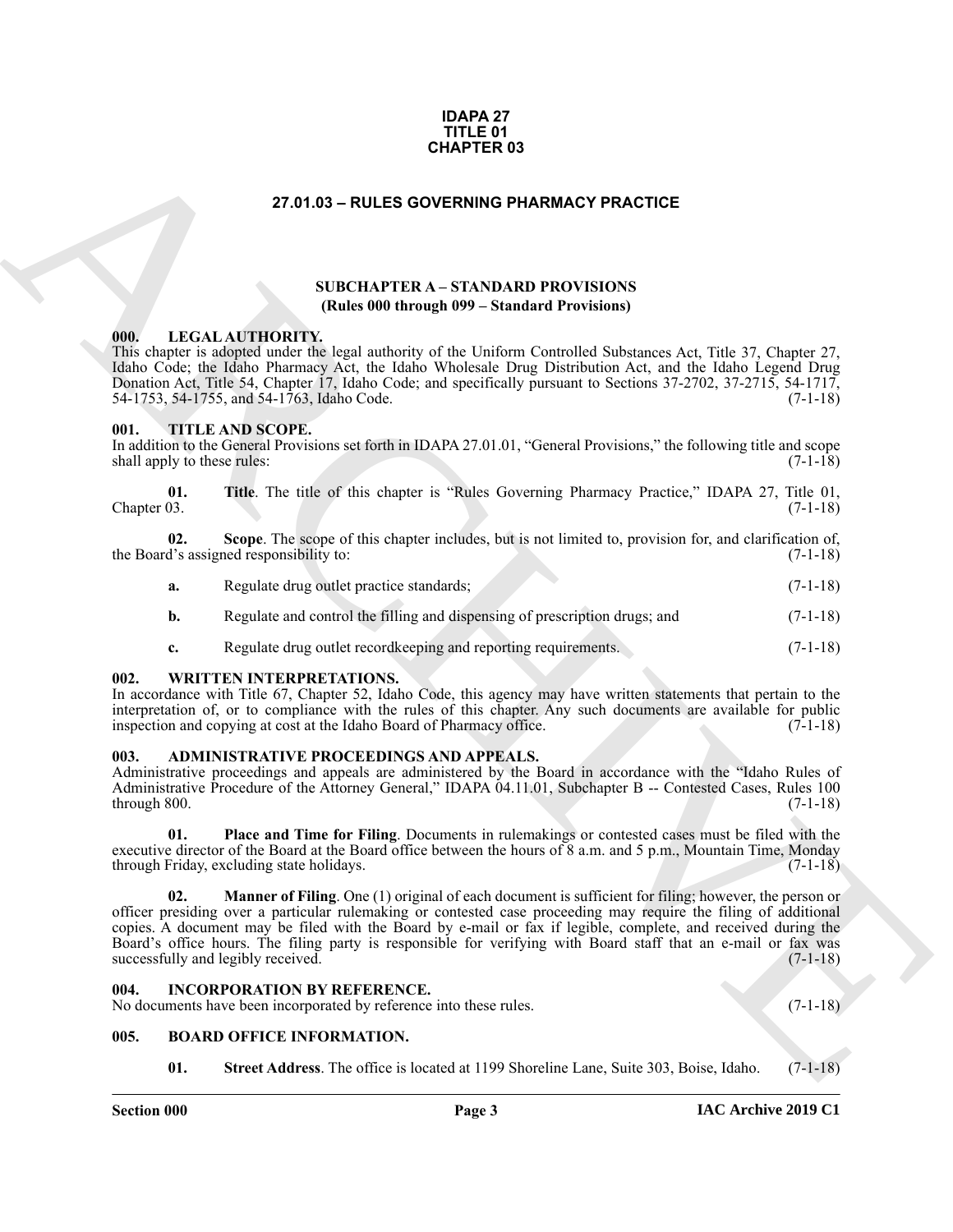| <b>State Board of Pharmacy</b>   |                                                                                                                                                                                                                                                                                                                                                                                                    | <b>Rules Governing Pharmacy Practice</b> |  |
|----------------------------------|----------------------------------------------------------------------------------------------------------------------------------------------------------------------------------------------------------------------------------------------------------------------------------------------------------------------------------------------------------------------------------------------------|------------------------------------------|--|
| 02.                              | Mailing Address. The mailing address is P.O. Box 83720, Boise, Idaho 83720-0067.                                                                                                                                                                                                                                                                                                                   | $(7-1-18)$                               |  |
| 03.                              | Telephone Number. The telephone number is (208) 334-2356.                                                                                                                                                                                                                                                                                                                                          | $(7-1-18)$                               |  |
| 04.                              | <b>Fax Number.</b> The fax number is $(208)$ 334-3536.                                                                                                                                                                                                                                                                                                                                             | $(7-1-18)$                               |  |
| 05.                              | Electronic Address. The website address is https://bop.idaho.gov.                                                                                                                                                                                                                                                                                                                                  | $(7-1-18)$                               |  |
| 06.<br>excluding state holidays. | <b>Office Hours.</b> The office hours are 8 a.m. to 5 p.m., Mountain Time, Monday through Friday,                                                                                                                                                                                                                                                                                                  | $(7-1-18)$                               |  |
| 006.<br>1, Idaho Code.           | PUBLIC RECORDS ACT COMPLIANCE.<br>Board of Pharmacy records and filings are subject to compliance with the Idaho Public Records Act, Title 74, Chapter                                                                                                                                                                                                                                             | $(7-1-18)$                               |  |
| 007.<br>proof of notification.   | OFFICIAL BOARD JOURNAL.<br>The official journal of the Board is the electronic Idaho State Board of Pharmacy Newsletter. A link to recent versions<br>of the newsletter is posted on the Board's website. Board licensees and registrants are presumed to have knowledge of<br>the contents of the newsletter on the date of publication. The newsletter may be used in administrative hearings as | $(7-1-18)$                               |  |
| $008. - 009.$                    | (RESERVED)                                                                                                                                                                                                                                                                                                                                                                                         |                                          |  |
| 010.                             | DEFINITIONS AND ABBREVIATIONS.<br>The definitions set forth in Sections 54-1705 and 37-2701, Idaho Code, are applicable to these rules. In addition, the<br>definitions and abbreviations found at IDAPA 27.01.01.010 through 012 are applicable to these rules.                                                                                                                                   | $(7-1-18)$                               |  |
| $011. - 099.$                    | (RESERVED)                                                                                                                                                                                                                                                                                                                                                                                         |                                          |  |
|                                  | <b>SUBCHAPTER B - PROFESSIONAL PRACTICE STANDARDS</b><br>(Rules 100 through 199 – Professional Practice Standards)                                                                                                                                                                                                                                                                                 |                                          |  |
| 100.                             | PRESCRIBER PERFORMANCE OF PHARMACY FUNCTIONS.                                                                                                                                                                                                                                                                                                                                                      |                                          |  |
| 01.                              | <b>Prescriber Roles</b> . For the purposes of this chapter, any function that a pharmacist may perform<br>may similarly be performed by an Idaho prescriber in the course of filling or dispensing prescription drugs. $(7-1-18)$                                                                                                                                                                  |                                          |  |
| 02.                              | Prescriber Delegation. For the purposes of this chapter, any function that a pharmacist may<br>delegate to a technician or pharmacist intern may similarly be delegated by an Idaho prescriber to an appropriate<br>support personnel in accordance with the prescriber's practice act.                                                                                                            | $(7-1-18)$                               |  |
| 101.                             | DELEGATION OF PHARMACY FUNCTIONS.<br>A pharmacist may delegate to and allow performance by a technician or pharmacist intern only those functions<br>performed in pharmacy operations that meet the following criteria:                                                                                                                                                                            | $(7-1-18)$                               |  |
|                                  |                                                                                                                                                                                                                                                                                                                                                                                                    |                                          |  |
| 01.                              | Supervision. The function is performed under a pharmacist's supervision;                                                                                                                                                                                                                                                                                                                           |                                          |  |
| 02.                              | Education, Skill and Experience. The function is commensurate with the education, skill, and<br>experience of the technician or pharmacist intern; and                                                                                                                                                                                                                                             |                                          |  |
| 03.                              | Professional Judgment Restriction. Any function that requires the use of a pharmacist's<br>professional judgment may be performed by a pharmacist intern.                                                                                                                                                                                                                                          | $(7-1-18)$<br>$(7-1-18)$<br>$(7-1-18)$   |  |

#### <span id="page-3-17"></span><span id="page-3-0"></span>**006. PUBLIC RECORDS ACT COMPLIANCE.**

#### <span id="page-3-13"></span><span id="page-3-1"></span>**007. OFFICIAL BOARD JOURNAL.**

#### <span id="page-3-2"></span>**008. – 009. (RESERVED)**

#### <span id="page-3-8"></span><span id="page-3-3"></span>**010. DEFINITIONS AND ABBREVIATIONS.**

#### <span id="page-3-4"></span>**011. – 099. (RESERVED)**

#### <span id="page-3-16"></span><span id="page-3-15"></span>**SUBCHAPTER B – PROFESSIONAL PRACTICE STANDARDS (Rules 100 through 199 – Professional Practice Standards)**

#### <span id="page-3-14"></span><span id="page-3-5"></span>**100. PRESCRIBER PERFORMANCE OF PHARMACY FUNCTIONS.**

#### <span id="page-3-12"></span><span id="page-3-10"></span><span id="page-3-9"></span><span id="page-3-6"></span>**101. DELEGATION OF PHARMACY FUNCTIONS.**

#### <span id="page-3-11"></span><span id="page-3-7"></span>**102. – 199. (RESERVED)**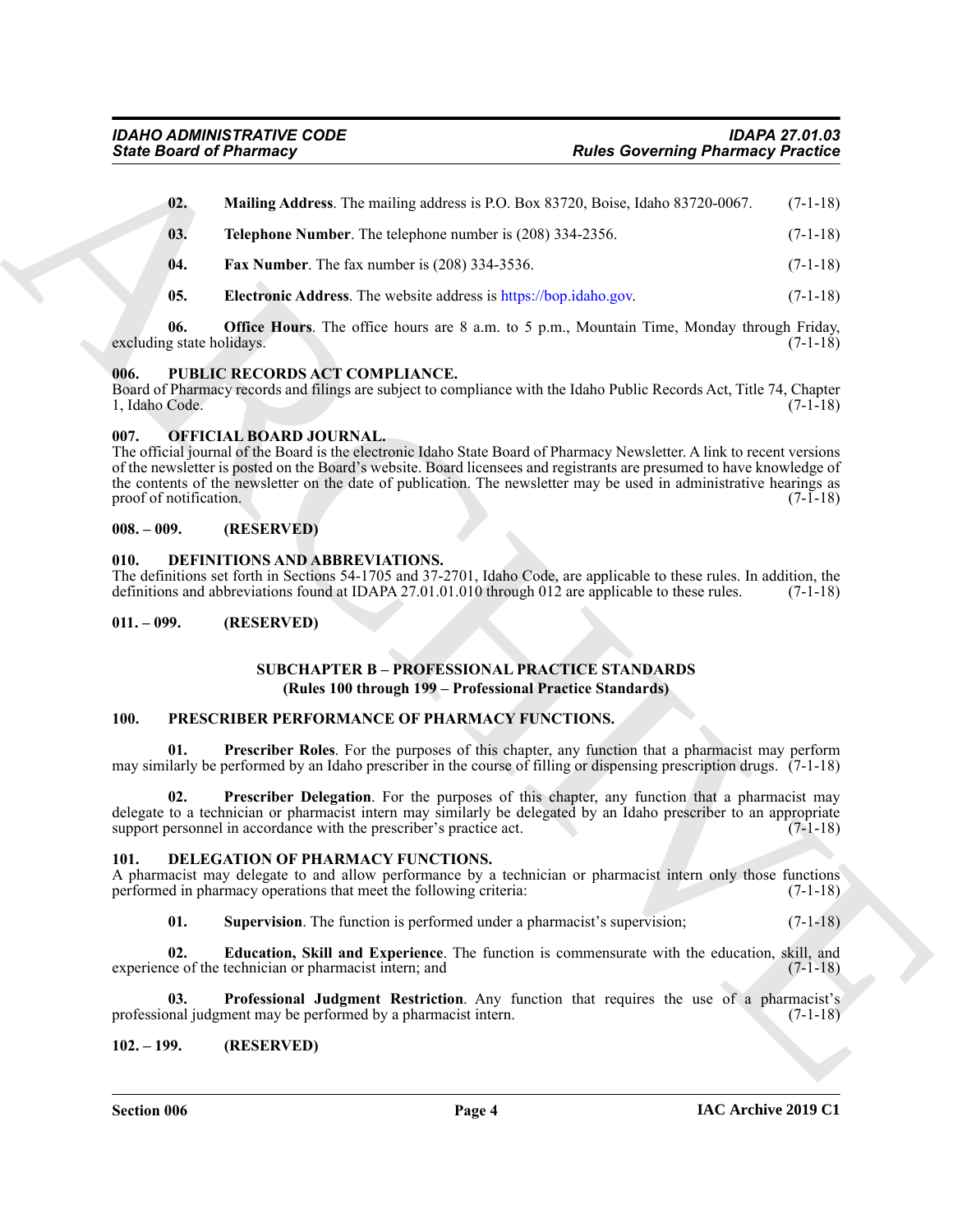#### <span id="page-4-8"></span>**SUBCHAPTER C – DRUG OUTLET PRACTICE STANDARDS (Rules 200 through 299 - Drug Outlet Practice Standards)**

#### <span id="page-4-2"></span><span id="page-4-0"></span>**200. DRUG OUTLETS: MINIMUM FACILITY STANDARDS.**

A resident drug outlet that dispenses prescription drugs to patients in Idaho must meet the following minimum requirements: (4-11-19)

Sinte Board of Pharmacy<br>
Sinte Board of Pharmacy<br>
SINCILIATIVE C - DRIC O OUTLET PRACTICE C STANDARDS<br>
(Ralas 200 through 299 - Dric G OUTLET PRACTICE C STANDARDS<br>
2010<br>
A realism drip coles that engines procedures are to **01.** Security. A drug outlet must be constructed and equipped with adequate security to protect its equipment, records and supply of drugs, devices and other restricted sale items from unauthorized access, acquisition or use. An alarm or other comparable monitoring system is required for any non-institutional drug outlet that stocks controlled substances and is new or remodeled after July 1, 2018. (7-1-18)

<span id="page-4-7"></span>Patient Privacy. All protected health information must be stored and maintained in accordance with HIPAA. In addition, a community pharmacy that is new or remodeled after March 21, 2012 must provide and maintain a patient consultation area that affords the patient auditory and visual privacy and is compliant with the Americans with Disabilities Act. (7-1-18)

<span id="page-4-6"></span>**03. Equipment and Storage**. A drug outlet must be properly equipped to ensure the safe, clean, and sanitary condition necessary and appropriate for proper operation, the safe preparation of prescriptions, and to safeguard product integrity. (4-11-19)

<span id="page-4-9"></span>**04. Staffing**. A drug outlet must be staffed sufficiently to allow for appropriate supervision, to otherwise operate safely and, if applicable, to remain open during the hours posted as open to the public for business. (7-1-18)

<span id="page-4-5"></span>**05. Controlled Substances Storage**. Drug outlets that dispense prescription drugs must store controlled substances in a securely locked, substantially constructed cabinet or safe. However, a pharmacy may disperse substances listed in Schedules II, III, IV and V, in whole or in part, throughout the stock of non-controlled substances if doing so would be likely to obstruct the theft or diversion of the controlled substances. substances if doing so would be likely to obstruct the theft or diversion of the controlled substances.

<span id="page-4-4"></span>**06. Controlled Substances Disposal**. Expired, excess or unwanted controlled substances that are owned by the drug outlet must be properly disposed of through the services of a DEA-registered reverse distributor or by another method permitted by federal law. (7-1-18)

<span id="page-4-3"></span>**07. Authorized Access to the Restricted Drug Storage Area**. Access to the restricted drug storage area must be limited to authorized personnel. (4-11-19)

#### <span id="page-4-10"></span><span id="page-4-1"></span>**201. DRUG OUTLETS THAT DISPENSE PRESCRIPTION DRUGS: MINIMUM PRESCRIPTION FILLING REQUIREMENTS.**

Unless exempted by these rules, each drug outlet that dispenses prescription drugs to patients in Idaho must meet the following minimum requirements: (7-1-18) following minimum requirements:

<span id="page-4-13"></span>**01. Valid Prescription Drug Order**. Prescription drugs must only be dispensed pursuant to a valid prescription drug order as set forth in Subchapter D of these rules. (7-1-18)

<span id="page-4-12"></span>**02. Prospective Drug Review**. Prospective drug review, as defined in Section 54-1705, Idaho Code, must be provided as set forth in Section 54-1739, Idaho Code.

<span id="page-4-11"></span>**03. Labeling**. Each drug must bear a complete and accurate label as set forth in Subchapter D of these rules. (7-1-18)

<span id="page-4-14"></span>**04. Verification of Dispensing Accuracy**. Verification of dispensing accuracy must be performed to compare the drug stock selected to the drug prescribed. If not performed by a pharmacist or prescriber, an electronic verification system must be used that confirms the drug stock selected to fill the prescription is the same as indicated on the prescription label. A compounded drug may only be verified by a pharmacist or prescriber. (7-1-18)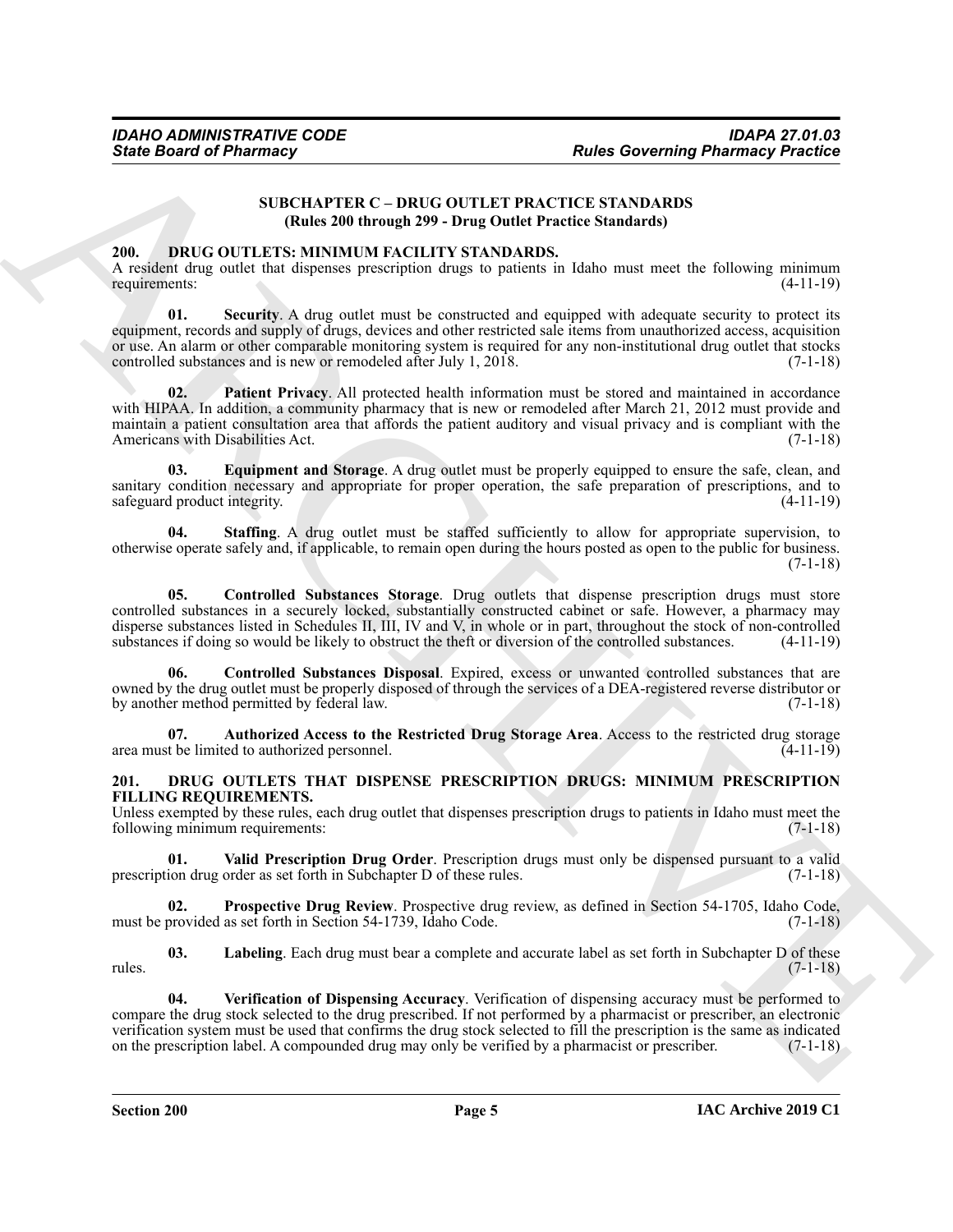<span id="page-5-9"></span>**05.** Patient Counseling. Counseling, as defined in Section 54-1705, Idaho Code, must be provided as in Section 54-1739, Idaho Code. (7-1-18) set forth in Section 54-1739, Idaho Code.

#### <span id="page-5-10"></span><span id="page-5-0"></span>**202. OFFSITE PHARMACY SERVICES.**

A drug outlet may provide offsite pharmacy services at one (1) or more locations. When the services being performed are related to prescription fulfillment or processing, the drug outlet must comply with the following: (7-1-18)

<span id="page-5-12"></span>**01. Policies and Procedures**. The originating drug outlet must have written policies and procedures outlining the offsite pharmacy services to be provided by the central drug outlet, or the offsite pharmacist or technician, and the responsibilities and accountabilities of each party. (7-1-18)

<span id="page-5-13"></span><span id="page-5-11"></span>**02. Secure Electronic File**. The parties share a secure common electronic file or utilize other secure technology, including a private, encrypted connection that allows access by the central drug outlet or offsite pharmacist or technician to information necessary to perform offsite pharmacy services. (7-1-18)

Since **Driver of Philosophers** Consenting a shelled at School 12-130, block Columbination Philosophers<br>
and the School 12-130 and the School 12-130 and the School 12-130 and the School 12-130 and the School 12-130<br>
ARCHIV **03. Exemption**. A single prescription drug order may be shared by an originating drug outlet and a central drug outlet, or offsite pharmacist or technician. The filling, processing and delivery of a prescription drug order by one pharmacy for another pursuant to this section will not be construed as the filling of a transferred prescription or as a wholesale distribution. (7-1-18)

#### <span id="page-5-2"></span><span id="page-5-1"></span>**203. DRUG OUTLETS THAT DISPENSE DRUGS TO PATIENTS WITHOUT AN ONSITE PHARMACIST OR PRESCRIBER.**

|                         | In addition to all other preceding rules of this subchapter, a drug outlet that dispenses drugs to patients in Idaho that |
|-------------------------|---------------------------------------------------------------------------------------------------------------------------|
|                         | does not have a pharmacist or prescriber onsite to perform or supervise pharmacy operations must comply with the          |
| following requirements: | $(7-1-18)$                                                                                                                |

## <span id="page-5-5"></span>**01. Security and Access**. (7-1-18)

**a.** The drug outlet must maintain video surveillance with an adequate number of views of the full facility and retain a high quality recording for a minimum of ninety (90) days. (7-1-18)

**b.** Proper identification controls of individuals accessing the restricted drug storage area must be utilized and access must be limited, authorized, and regularly monitored. (7-1-18)

<span id="page-5-7"></span>**02. Staffing Limitations**. The ratio of pharmacists to support personnel may not exceed one (1) pharmacist for every six (6) technicians and pharmacist interns in total across all practice sites. (7-1-18)

**03. Technology**. The video and audio communication system used to counsel and interact with each patient or patient's caregiver, must be clear, secure, and HIPAA-compliant. (7-1-18)

### <span id="page-5-8"></span><span id="page-5-3"></span>**04. Controlled Substances Inventories**. (7-1-18)

**a.** A perpetual inventory must be kept for all Schedule II controlled substances; and  $(7-1-18)$ 

**b.** If a perpetual inventory is not kept for all Schedule III through V substances, the pharmacist or r must inventory and audit at least three (3) random controlled substances quarterly. (7-1-18) prescriber must inventory and audit at least three  $(3)$  random controlled substances quarterly.

**Self-Inspection**. A pharmacist or prescriber must complete and retain a monthly in-person selfinspection of the drug outlet using a form designated by the Board.  $(7-1-18)$ 

#### <span id="page-5-6"></span><span id="page-5-4"></span>**06. Emergency Situations**. (7-1-18)

**a.** A pharmacist or prescriber must be capable of being on site at the drug outlet within twelve (12) hours if an emergency arises. (7-1-18)

**b.** The drug outlet must be, or remain, closed to the public if any component of the surveillance or video and audio communication system is malfunctioning, until system corrections or repairs are completed.(7-1-18)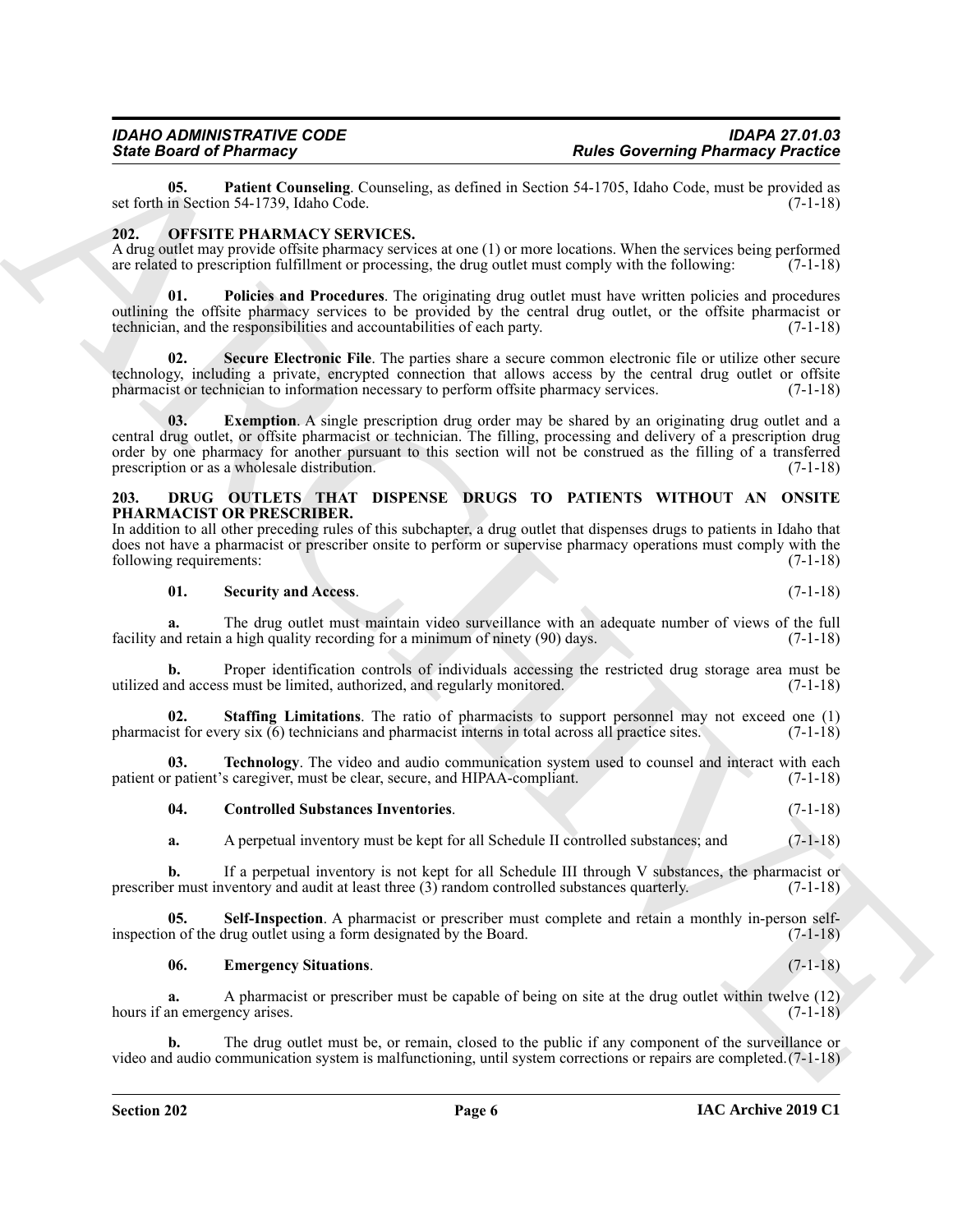#### <span id="page-6-10"></span><span id="page-6-7"></span><span id="page-6-5"></span><span id="page-6-4"></span><span id="page-6-3"></span><span id="page-6-0"></span>**204. DRUGS STORED OUTSIDE OF A DRUG OUTLET FOR RETRIEVAL BY A LICENSED HEALTH PROFESSIONAL.**

### <span id="page-6-8"></span><span id="page-6-6"></span><span id="page-6-2"></span><span id="page-6-1"></span>**205. – 299. (RESERVED)**

### <span id="page-6-13"></span><span id="page-6-12"></span><span id="page-6-11"></span><span id="page-6-9"></span>**SUBCHAPTER D – FILLING AND DISPENSING PRESCRIPTION DRUGS (Rules 300 through 399 - Filling and Dispensing Prescription Drugs)**

| <b>State Board of Pharmacy</b>      |                                                                                                                                                                                                                                                                                                                                                                                                        | <b>Rules Governing Pharmacy Practice</b> |            |
|-------------------------------------|--------------------------------------------------------------------------------------------------------------------------------------------------------------------------------------------------------------------------------------------------------------------------------------------------------------------------------------------------------------------------------------------------------|------------------------------------------|------------|
| 07.                                 | <b>Exemption for Self-Service Systems.</b> A self-service ADS that is operating as a drug outlet is<br>exempt from the video surveillance requirement and the self-inspection requirement of this rule. In addition, if<br>counseling is provided by an onsite prescriber or pharmacist, a self-service ADS is exempt from the video and audio<br>communication system requirements of this rule.      |                                          | $(7-1-18)$ |
| 08.<br>are exempt from this rule.   | <b>Exemption for Veterinarians.</b> Veterinarians practicing in accordance with their Idaho practice act                                                                                                                                                                                                                                                                                               |                                          | $(7-1-18)$ |
| 204.<br><b>HEALTH PROFESSIONAL.</b> | DRUGS STORED OUTSIDE OF A DRUG OUTLET FOR RETRIEVAL BY A LICENSED<br>Drugs may be stored in an alternative designated area outside the drug outlet, including, but not limited to, floor<br>stock, in an emergency cabinet, in an emergency kit, or as emergency outpatient drug delivery from an emergency<br>room at a registered institutional facility, provided the following conditions are met: |                                          | $(7-1-18)$ |
| 01.                                 | Supervising Drug Outlet. Drugs stored in such a manner must remain under the control of, and be<br>routinely monitored by, the supervising drug outlet.                                                                                                                                                                                                                                                |                                          | $(7-1-18)$ |
| 02.                                 | Policies and Procedures. The supervising drug outlet must develop and implement policies and<br>procedures regarding authorized access to drugs stored in the alternative designated area, documentation of drugs<br>used, drug returns and wastage, and regular inventory procedures.                                                                                                                 |                                          | $(7-1-18)$ |
| 03.<br>diversion or tampering.      | Secure Storage. The area is appropriately equipped to ensure security and protection from                                                                                                                                                                                                                                                                                                              |                                          | $(7-1-18)$ |
| 04.                                 | Controlled Substances. Controlled substances may only be stored in an alternative designated area<br>as permitted by, and in accordance with, federal law.                                                                                                                                                                                                                                             |                                          | $(7-1-18)$ |
| 05.                                 | Stocking and Replenishing. Stocking or replenishing drugs in an alternative designated area may<br>be performed by a pharmacist or prescriber, or by appropriate support personnel using either an electronic verification<br>system or a two (2) person checking system.                                                                                                                              |                                          | $(7-1-18)$ |
| $205. - 299.$                       | (RESERVED)                                                                                                                                                                                                                                                                                                                                                                                             |                                          |            |
|                                     | <b>SUBCHAPTER D – FILLING AND DISPENSING PRESCRIPTION DRUGS</b><br>(Rules 300 through 399 - Filling and Dispensing Prescription Drugs)                                                                                                                                                                                                                                                                 |                                          |            |
| 300.                                | PRESCRIPTION DRUG ORDER: VALIDITY.<br>Prior to filling or dispensing a prescription drug order, a pharmacist must verify its validity.                                                                                                                                                                                                                                                                 |                                          | $(7-1-18)$ |
| 01.                                 | Invalid Prescription Drug Orders. A prescription drug order is invalid if not issued:                                                                                                                                                                                                                                                                                                                  |                                          | $(7-1-18)$ |
| a.                                  | In good faith;                                                                                                                                                                                                                                                                                                                                                                                         |                                          | $(7-1-18)$ |
| b.                                  | For a legitimate medical purpose;                                                                                                                                                                                                                                                                                                                                                                      |                                          | $(7-1-18)$ |
| c.                                  | By a licensed prescriber;                                                                                                                                                                                                                                                                                                                                                                              |                                          | $(7-1-18)$ |
| d.                                  | Within the course and scope of the prescriber's professional practice and prescriptive authority;                                                                                                                                                                                                                                                                                                      |                                          | $(7-1-18)$ |
| e.                                  | Pursuant to a valid prescriber-patient relationship, unless statutorily exempted; or                                                                                                                                                                                                                                                                                                                   |                                          | $(7-1-18)$ |
| f.                                  | In the form and including the elements specified in this Subchapter D.                                                                                                                                                                                                                                                                                                                                 |                                          | $(7-1-18)$ |
| 02.                                 | Antedating or Postdating. A prescription drug order is invalid if antedated or postdated. (7-1-18)                                                                                                                                                                                                                                                                                                     |                                          |            |
|                                     |                                                                                                                                                                                                                                                                                                                                                                                                        |                                          |            |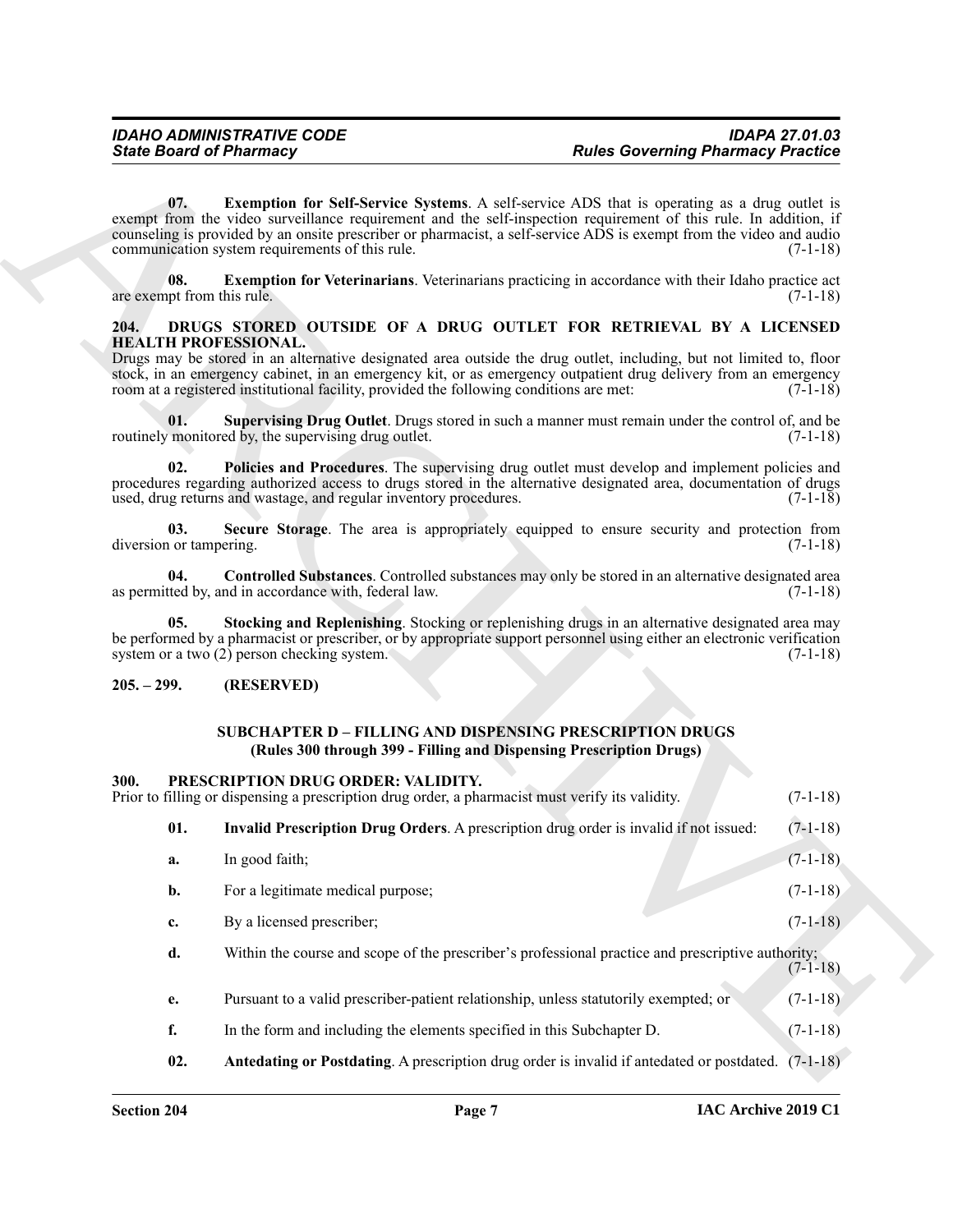### <span id="page-7-13"></span><span id="page-7-12"></span><span id="page-7-11"></span><span id="page-7-10"></span><span id="page-7-9"></span><span id="page-7-0"></span>**301. PRESCRIPTION DRUG ORDER: SCHEDULE II DRUG LIMITATIONS**

#### <span id="page-7-17"></span><span id="page-7-14"></span><span id="page-7-8"></span><span id="page-7-7"></span><span id="page-7-6"></span><span id="page-7-5"></span><span id="page-7-4"></span><span id="page-7-3"></span><span id="page-7-2"></span><span id="page-7-1"></span>**302. PRESCRIPTION DRUG ORDER: MINIMUM REQUIREMENTS.**

<span id="page-7-16"></span><span id="page-7-15"></span>

|                           | <b>State Board of Pharmacy</b>                                                                                                                                                                                                                                                                                     | <b>Rules Governing Pharmacy Practice</b> |             |
|---------------------------|--------------------------------------------------------------------------------------------------------------------------------------------------------------------------------------------------------------------------------------------------------------------------------------------------------------------|------------------------------------------|-------------|
| 03.                       | Tampering. A prescription drug order is invalid if, at the time of presentation, it shows evidence of<br>alteration, erasure, or addition by any person other than the person who wrote it.                                                                                                                        |                                          | $(7-1-18)$  |
| 04.                       | Prescriber Self-Use. A prescription drug order written for a controlled substance is invalid if<br>written for the prescriber's own use.                                                                                                                                                                           |                                          | $(7-1-18)$  |
| 05.                       | Expiration. A prescription drug order is invalid after its expiration date as follows:                                                                                                                                                                                                                             |                                          | $(7-1-18)$  |
| a.                        | A prescription drug order for a Schedule II controlled substance must not be filled or dispensed<br>more than ninety $(90)$ days after its date of issue.                                                                                                                                                          |                                          | $(7-1-18)$  |
| b.                        | A prescription drug order for a controlled substance listed in Schedules III, IV or V must not be<br>filled or refilled more than $six(6)$ months after its date of issue.                                                                                                                                         |                                          | $(7-1-18)$  |
| 06.                       | Digital Image Prescriptions. A digital image of a prescription drug order is invalid if it is for a<br>controlled substance or if the patient intends to pay cash for the drug in whole.                                                                                                                           |                                          | $(4-11-19)$ |
| 301.                      | PRESCRIPTION DRUG ORDER: SCHEDULE II DRUG LIMITATIONS                                                                                                                                                                                                                                                              |                                          |             |
| 01.                       | Faxed and Verbal Prescriptions. A Schedule II prescription must not be dispensed pursuant to a<br>faxed or verbal prescription drug order, except as permitted by federal law.                                                                                                                                     |                                          | $(7-1-18)$  |
| 02.                       | <b>Multiple Prescription Drug Orders.</b> A prescriber may issue and a pharmacy may fill multiple<br>prescription drug orders, written on and dated with the same date, that allow the patient to receive up to a ninety (90)-<br>day supply of a Schedule II controlled substance in accordance with federal law. |                                          | $(7-1-18)$  |
| 302.                      | PRESCRIPTION DRUG ORDER: MINIMUM REQUIREMENTS.<br>A prescription drug order must comply with applicable requirements of federal law and, except as differentiation is<br>permitted for an institutional drug order, must include at least the following:                                                           |                                          | $(7-1-18)$  |
| 01.                       | Patient's Name. The patient's or authorized entity's name and:                                                                                                                                                                                                                                                     |                                          | $(7-1-18)$  |
| a.                        | If for a controlled substance, the patient's full name and address; and                                                                                                                                                                                                                                            |                                          | $(7-1-18)$  |
| b.                        | If for an animal, the species.                                                                                                                                                                                                                                                                                     |                                          | $(7-1-18)$  |
| 02.                       | Date. The date issued.                                                                                                                                                                                                                                                                                             |                                          | $(7-1-18)$  |
| 03.<br>form.              | Drug Information. The drug name, strength, quantity and, if for a controlled substance, the dosage                                                                                                                                                                                                                 |                                          | $(7-1-18)$  |
| 04.                       | Directions. The directions for use.                                                                                                                                                                                                                                                                                |                                          | $(7-1-18)$  |
| 05.                       | Prescriber Information. The name and, if for a controlled substance, the address and DEA<br>registration number of the prescriber.                                                                                                                                                                                 |                                          | $(7-1-18)$  |
| 06.                       | Signature. A signature sufficient to evidence a valid prescription of either the prescriber or, if a<br>renewal of a previous prescription, the prescriber's agent, when authorized by the prescriber.                                                                                                             |                                          | $(4-11-19)$ |
| 07.                       | Institutional Drug Order Exemptions. An institutional drug order may exempt the patient's<br>address, the dosage form, quantity, prescriber's address, and prescriber's DEA registration number.                                                                                                                   |                                          | $(7-1-18)$  |
| 08.<br>drug therapy plan. | Exemptions for Non-Controlled Substances. A prescriber may omit the required drug<br>information and directions if the prescriber makes a clear indication that the pharmacist is to finalize the patient's                                                                                                        |                                          | $(4-11-19)$ |
|                           |                                                                                                                                                                                                                                                                                                                    |                                          |             |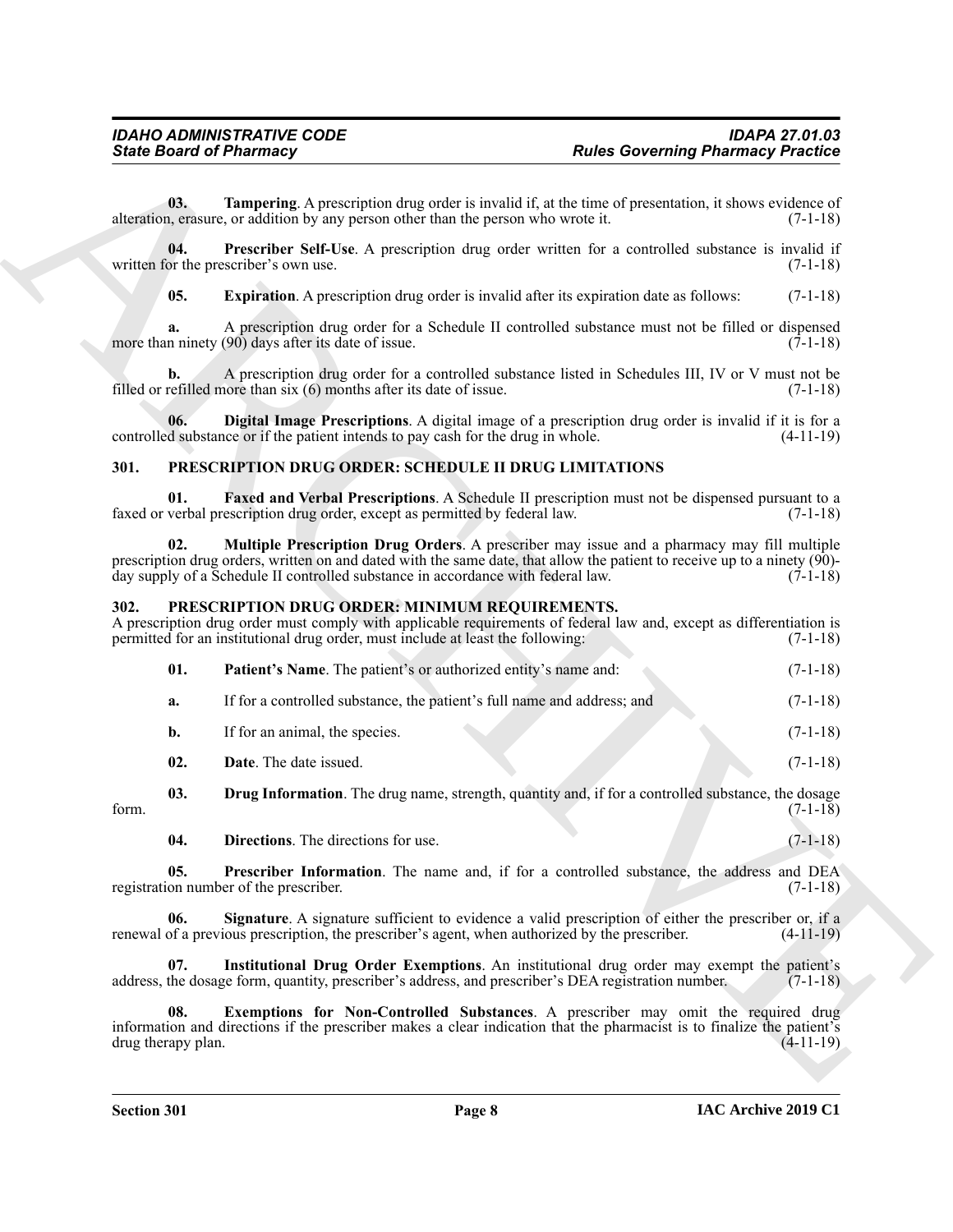### <span id="page-8-13"></span><span id="page-8-0"></span>**303. FILLING PRESCRIPTION DRUG ORDERS: PRACTICE LIMITATIONS.**

<span id="page-8-14"></span>**01. Drug Product Selection**. Drug product selection is allowed only between therapeutic equivalent drugs. If a prescriber orders by any means that a brand name drug must be dispensed, then no drug product selection is permitted. (7-1-18)

<span id="page-8-16"></span><span id="page-8-15"></span>**02. Partial Filling**. A prescription drug order may be partially filled within the limits of federal law. The total quantity dispensed in partial fillings must not exceed the total quantity prescribed. (7-1-18)

**Book of a Phistimacy** TPL Consequence of the Consentration of the Consentration of the Consentration of the Consentration of the Consentration of the Consentration of the Consentration of the Consentration of the Consent **Refill Authorization**. A prescription drug order may be refilled when permitted by state and federal law and only as specifically authorized by the prescriber, except that a pharmacist may refill a prescription for a non-controlled drug one (1) time in a six (6)-month period when the prescriber is not available for authorization. In such cases, a pharmacist may dispense a refill up to the quantity on the most recent fill or a thirty (30)-day supply, whichever is less. (4-11-19)

#### <span id="page-8-3"></span><span id="page-8-1"></span>**304. FILLING PRESCRIPTION DRUG ORDERS: ADAPTATION.**

Upon patient consent, a pharmacist acting in good faith and exercising reasonable care may adapt drugs as specified in this rule, provided that the drug is not for a controlled substance, compounded drug, or biological product, and provided that the prescriber has not indicated by any means necessary that adaptation is not permitted. (7-1-18)

- <span id="page-8-5"></span>**01.** Change Quantity. A pharmacist may change the quantity of medication prescribed if: (7-1-18)
- **a.** The prescribed quantity or package size is not commercially available; (4-11-19)
- **b.** The change in quantity is related to a change in dosage form;  $(4-11-19)$

**c.** The change is intended to dispense up to the total amount authorized by the prescriber including refills; or  $(4-11-19)$ refills; or  $(4-11-19)$ 

**d.** The change extends a maintenance drug for the limited quantity necessary to coordinate a patient's a medication synchronization program.  $(4-11-19)$ refills in a medication synchronization program.

<span id="page-8-4"></span>**02. Change Dosage Form**. A pharmacist may change the dosage form of the prescription if it is in the best interest of patient care, so long as the prescriber's directions are also modified to equate to an equivalent amount of drug dispensed as prescribed. (7-1-18) of drug dispensed as prescribed.

<span id="page-8-6"></span>**03. Complete Missing Information**. A pharmacist may complete missing information on a prescription if there is sufficient evidence to support the change. (7-1-18)

<span id="page-8-7"></span>**04. Documentation**. A pharmacist who adapts a prescription in accordance with these rules must document the adaptation in the patient's record. (7-1-18)

#### <span id="page-8-8"></span><span id="page-8-2"></span>**305. FILLING PRESCRIPTION DRUG ORDERS: DRUG PRODUCT SUBSTITUTION.** Drug product substitutions are allowed only as follows: (7-1-18)

<span id="page-8-11"></span>**01. Hospital**. Pursuant to a formulary or drug list prepared by the pharmacy and therapeutics committee of a hospital; (7-1-18)

<span id="page-8-12"></span>**02.** Institutional Facility. At the direction of the quality assessment and assurance committee of an nal facility; (4-11-19) institutional facility;

<span id="page-8-10"></span>**Drug Shortage**. Upon a drug shortage, a pharmacist may exercise professional judgment, without contacting the prescriber, and may substitute an alternative dose of a prescribed drug, so long as the prescriber's directions are also modified, to equate to an equivalent amount of drug dispensed as prescribed; or (7-1-18)

<span id="page-8-9"></span>**04. Biosimilars**. A pharmacist may substitute an interchangeable biosimilar product for a prescribed biological product if:  $(7-1-18)$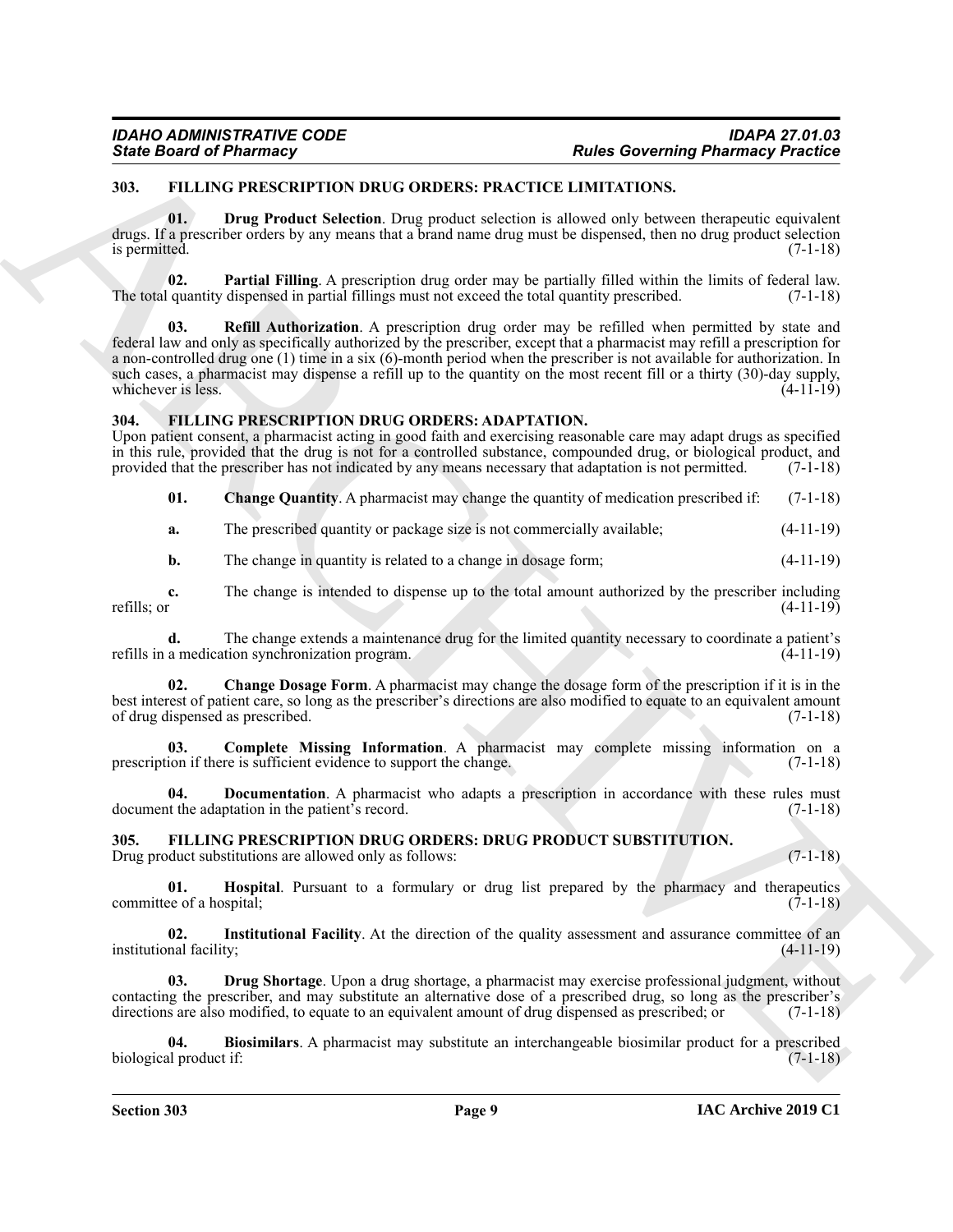### <span id="page-9-4"></span><span id="page-9-3"></span><span id="page-9-0"></span>**306. FILLING PRESCRIPTION DRUG ORDERS: TRANSFERS.**

#### <span id="page-9-10"></span><span id="page-9-9"></span><span id="page-9-8"></span><span id="page-9-7"></span><span id="page-9-6"></span><span id="page-9-5"></span><span id="page-9-1"></span>**307. LABELING: STANDARD PRESCRIPTION DRUG.**

<span id="page-9-2"></span>

|                                     | <b>State Board of Pharmacy</b>                                                                   | <b>Rules Governing Pharmacy Practice</b>                                                                                                                                                                                                                                                                                                           |
|-------------------------------------|--------------------------------------------------------------------------------------------------|----------------------------------------------------------------------------------------------------------------------------------------------------------------------------------------------------------------------------------------------------------------------------------------------------------------------------------------------------|
| a.<br>Book;                         |                                                                                                  | The biosimilar has been determined by the FDA to be interchangeable and published in the Purple<br>$(7-1-18)$                                                                                                                                                                                                                                      |
| b.<br>dispensed; and                |                                                                                                  | The prescriber does not indicate by any means that the prescribed biological product must be<br>$(7-1-18)$                                                                                                                                                                                                                                         |
| c.<br>medical record.               |                                                                                                  | The name of the drug and the manufacturer or the NDC number is documented in the patient<br>$(7-1-18)$                                                                                                                                                                                                                                             |
| 05.                                 | with another drug in the same therapeutic class provided the following conditions are met:       | Prescriber-Authorized Substitution. A prescriber may authorize a pharmacist to substitute a drug<br>$(4-11-19)$                                                                                                                                                                                                                                    |
|                                     | substitution allowed" or a similar designation;                                                  | The prescriber has clearly indicated that substitution is permissible by indicating "therapeutic<br>$(4-11-19)$                                                                                                                                                                                                                                    |
|                                     |                                                                                                  | The substitution is intended to ensure formulary compliance with the patient's health insurance<br>plan, or, in the case of a patient without insurance, to lower the cost to the patient while maintaining safety;<br>$(4-11-19)$                                                                                                                 |
|                                     | differences in the drug products and specifies that the patient may refuse the substitution; and | The patient opts-in to the substitution, and the pharmacist clearly informs the patient of the<br>$(4-11-19)$                                                                                                                                                                                                                                      |
| d.                                  | If a substitution is made:                                                                       | $(4-11-19)$                                                                                                                                                                                                                                                                                                                                        |
| as is prescribed; and               |                                                                                                  | The prescriber's directions are also modified to equate to an equivalent amount of drug dispensed<br>$(4-11-19)$                                                                                                                                                                                                                                   |
| 11.                                 | days of dispensing the prescription.                                                             | The pharmacist notifies the patient's original prescriber of the substitution within five (5) business<br>$(4-11-19)$                                                                                                                                                                                                                              |
| e.<br>drugs, or psychotropic drugs. |                                                                                                  | Prescriber-authorized substitution does not apply to biological products, narrow therapeutic index<br>$(4-11-19)$                                                                                                                                                                                                                                  |
| 306.                                | FILLING PRESCRIPTION DRUG ORDERS: TRANSFERS.                                                     |                                                                                                                                                                                                                                                                                                                                                    |
| 01.                                 |                                                                                                  | Communicating Prescription Drug Order Transfers. A prescription drug order may be<br>transferred within the limits of federal law. A controlled substance listed in Schedules III, IV or V may be transferred<br>only from the drug outlet where it was originally filled and never from the drug outlet that received the transfer.<br>$(7-1-18)$ |
| 02.                                 | sharing the common electronic file.                                                              | Pharmacies Using Common Electronic Files. Drug outlets using a common electronic file are not<br>required to transfer prescription drug order information for dispensing purposes between or among other drug outlets<br>$(7-1-18)$                                                                                                                |
| 307.<br>the following information:  | <b>LABELING: STANDARD PRESCRIPTION DRUG.</b>                                                     | Unless otherwise directed by these rules, a prescription drug must be dispensed in an appropriate container that bears<br>$(7-1-18)$                                                                                                                                                                                                               |
| 01.<br>business).                   |                                                                                                  | Dispenser Information. The name, address, and telephone number of the dispenser (person or<br>$(7-1-18)$                                                                                                                                                                                                                                           |
| 02.                                 | Serial Number. The serial number.                                                                | $(7-1-18)$                                                                                                                                                                                                                                                                                                                                         |
| 03.                                 | Date. The date the prescription is filled.                                                       | $(7-1-18)$                                                                                                                                                                                                                                                                                                                                         |
|                                     | Prescriber. The name of the prescriber.                                                          | $(7-1-18)$                                                                                                                                                                                                                                                                                                                                         |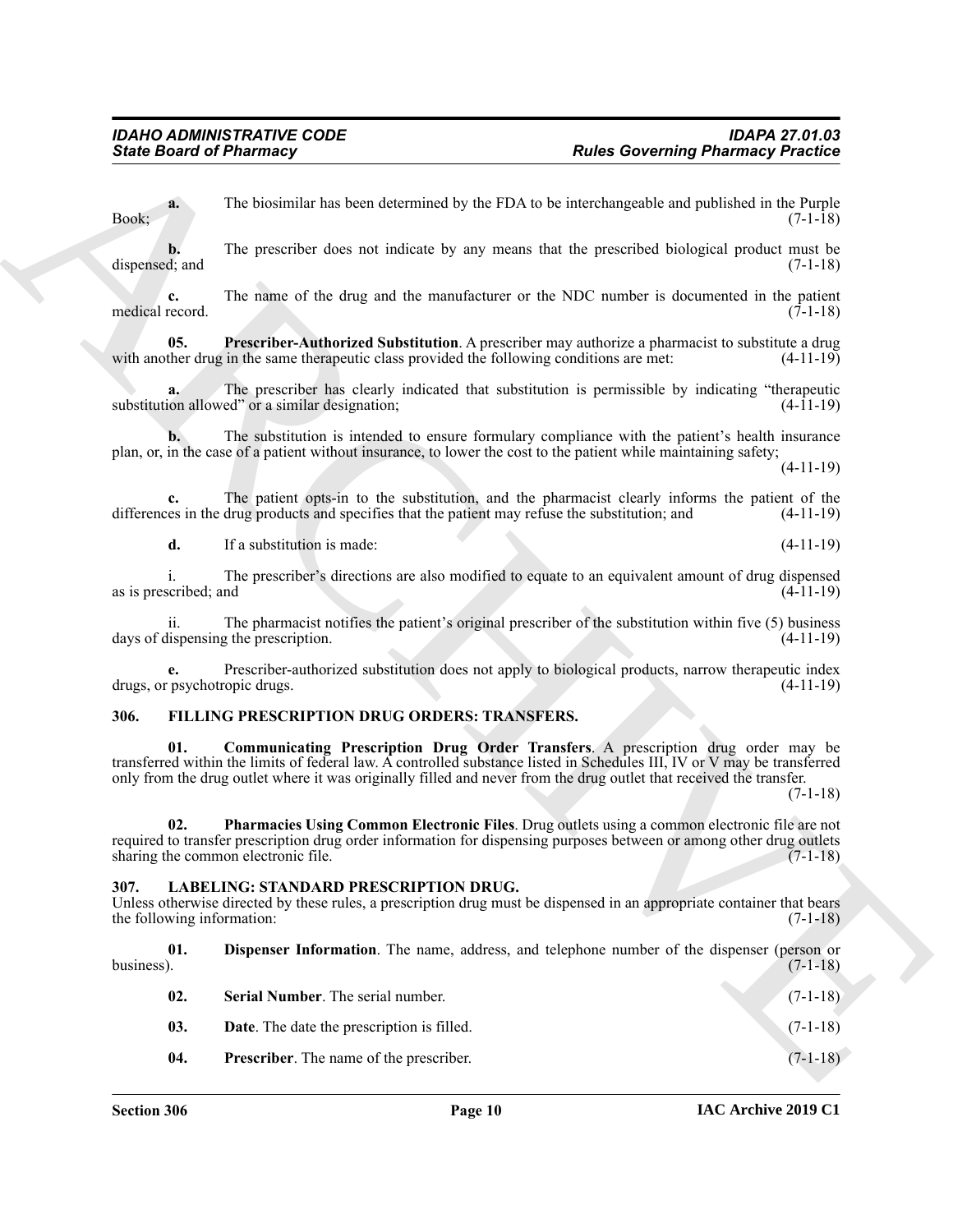<span id="page-10-13"></span><span id="page-10-12"></span><span id="page-10-11"></span><span id="page-10-10"></span><span id="page-10-9"></span><span id="page-10-8"></span><span id="page-10-7"></span><span id="page-10-6"></span><span id="page-10-5"></span><span id="page-10-4"></span><span id="page-10-3"></span><span id="page-10-2"></span><span id="page-10-1"></span><span id="page-10-0"></span>

| <b>State Board of Pharmacy</b>    |                                                                                                                    | <b>Rules Governing Pharmacy Practice</b>                                                                                                                                                                                                    |  |
|-----------------------------------|--------------------------------------------------------------------------------------------------------------------|---------------------------------------------------------------------------------------------------------------------------------------------------------------------------------------------------------------------------------------------|--|
| 05.                               | Name.                                                                                                              | $(7-1-18)$                                                                                                                                                                                                                                  |  |
| a.<br>accordance with Idaho Code; |                                                                                                                    | If a person, the name of the patient or other person authorized to possess a legend drug in<br>$(7-1-18)$                                                                                                                                   |  |
| b.                                | If an animal, the name and species of the patient; or                                                              | $(7-1-18)$                                                                                                                                                                                                                                  |  |
|                                   | the name of the facility or entity.                                                                                | If a facility or other entity is authorized to possess a legend drug in accordance with Idaho Code,<br>$(7-1-18)$                                                                                                                           |  |
| 06.                               | each drug included (the generic name and its manufacturer's name or the brand name).                               | <b>Drug Name and Strength.</b> Unless otherwise directed by the prescriber, the name and strength of<br>$(7-1-18)$                                                                                                                          |  |
| 07.                               | <b>Quantity.</b> The quantity of item dispensed.                                                                   | $(7-1-18)$                                                                                                                                                                                                                                  |  |
| 08.                               | Directions. The directions for use.                                                                                | $(7-1-18)$                                                                                                                                                                                                                                  |  |
| 09.<br>use and patient safety.    |                                                                                                                    | Cautionary Information. Cautionary information as necessary or deemed appropriate for proper<br>$(7-1-18)$                                                                                                                                  |  |
| 10.                               | <b>Expiration.</b> An expiration date that is either:                                                              | $(7-1-18)$                                                                                                                                                                                                                                  |  |
| a.                                | The lesser of:                                                                                                     | $(7-1-18)$                                                                                                                                                                                                                                  |  |
| i.                                | One (1) year from the date of dispensing;                                                                          | $(7-1-18)$                                                                                                                                                                                                                                  |  |
| ii.                               | The manufacturer's original expiration date;                                                                       | $(7-1-18)$                                                                                                                                                                                                                                  |  |
| 111.<br>compounded product; or    |                                                                                                                    | The appropriate expiration date for a reconstituted suspension or beyond use date for a<br>$(7-1-18)$                                                                                                                                       |  |
| iv.                               | A shorter period if warranted.                                                                                     | $(7-1-18)$                                                                                                                                                                                                                                  |  |
| b.<br>expiration date.            |                                                                                                                    | If dispensed in the original, unopened manufacturer packaging, the manufacturer's original<br>$(7-1-18)$                                                                                                                                    |  |
| 11.<br>refillable.                |                                                                                                                    | <b>Refills</b> . The number of refills remaining, if any, or the last date through which the prescription is<br>$(7-1-18)$                                                                                                                  |  |
| 12.                               | a warning sufficient to convey "for veterinary use only" may be utilized.                                          | Warning. A warning sufficient to convey that state or federal law, or both, prohibits the transfer of<br>this drug to any person other than the patient for whom it was prescribed, except when dispensing to an animal, when<br>$(7-1-18)$ |  |
| 13.<br>prescriber.                |                                                                                                                    | <b>Identification</b> . The initials or other unique identifier of the dispensing pharmacist or dispensing<br>$(7-1-18)$                                                                                                                    |  |
| 308.                              | LABELING: INSTITUTIONAL FACILITY DRUGS.<br>an appropriate container that bears at least the following information: | Except if dispensed in unit dose packaging, a drug dispensed for patient use while in a hospital must be dispensed in<br>$(7-1-18)$                                                                                                         |  |
| 01.                               | Date. The date filled;                                                                                             | $(7-1-18)$                                                                                                                                                                                                                                  |  |
| 02.                               | Patient. The name of the patient;                                                                                  | $(7-1-18)$                                                                                                                                                                                                                                  |  |
|                                   |                                                                                                                    |                                                                                                                                                                                                                                             |  |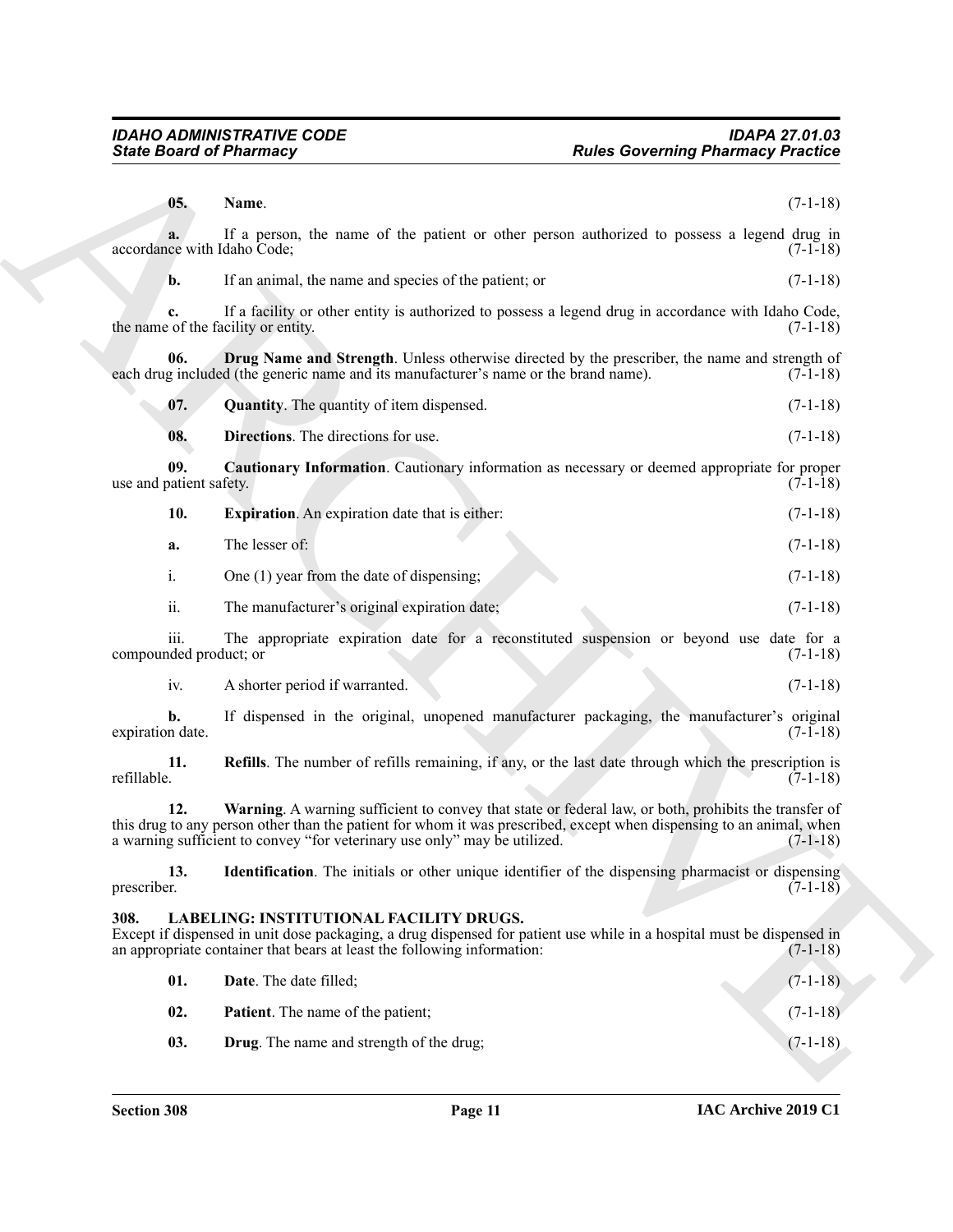## <span id="page-11-19"></span><span id="page-11-18"></span><span id="page-11-17"></span><span id="page-11-16"></span><span id="page-11-15"></span><span id="page-11-14"></span><span id="page-11-13"></span><span id="page-11-12"></span><span id="page-11-11"></span><span id="page-11-10"></span><span id="page-11-9"></span><span id="page-11-8"></span><span id="page-11-7"></span><span id="page-11-6"></span><span id="page-11-5"></span><span id="page-11-4"></span><span id="page-11-3"></span><span id="page-11-0"></span>*IDAHO ADMINISTRATIVE CODE IDAPA 27.01.03*

<span id="page-11-2"></span><span id="page-11-1"></span>

|                                      | <b>State Board of Pharmacy</b>                                                                                                                                                                                         | <b>Rules Governing Pharmacy Practice</b> |            |
|--------------------------------------|------------------------------------------------------------------------------------------------------------------------------------------------------------------------------------------------------------------------|------------------------------------------|------------|
| 04.                                  | <b>Quantity.</b> The quantity of item dispensed;                                                                                                                                                                       |                                          | $(7-1-18)$ |
| 05.                                  | <b>Directions.</b> The directions for use, including the route of administration;                                                                                                                                      |                                          | $(7-1-18)$ |
| 06.<br>safety;                       | Caution. Cautionary information as necessary or deemed appropriate for proper use and patient                                                                                                                          |                                          | $(7-1-18)$ |
| 07.                                  | Expiration Date. The expiration or beyond use date, if appropriate; and                                                                                                                                                |                                          | $(7-1-18)$ |
| 08.                                  | <b>Pharmacist</b> . The initials or other unique identifier of the dispensing pharmacist.                                                                                                                              |                                          | $(7-1-18)$ |
| 309.                                 | LABELING: PARENTERAL ADMIXTURE.<br>If one (1) or more drugs are added to a parenteral admixture, the admixture's container must include a distinctive,<br>supplementary label with at least the following information: |                                          | $(7-1-18)$ |
| 01.                                  | Ingredient Information. The name, amount, strength and, if applicable, the concentration of the<br>drug additive and the base solution or diluent;                                                                     |                                          | $(7-1-18)$ |
| 02.                                  | Date and Time. The date and time of the addition, or alternatively, the beyond use date; (7-1-18)                                                                                                                      |                                          |            |
| 03.<br>responsible for its accuracy; | <b>Identification</b> . The initials or other unique identifier of the pharmacist or preparing prescriber                                                                                                              |                                          | $(7-1-18)$ |
| 04.<br>applicable; and               | Prescribed Administration Regimen. The rate or appropriate route of administration or both, as                                                                                                                         |                                          | $(7-1-18)$ |
| 05.                                  | Special Instructions. Any special handling, storage, or device-specific instructions.                                                                                                                                  |                                          | $(7-1-18)$ |
| 310.                                 | <b>LABELING: PREPACKAGED PRODUCT.</b><br>The containers of prepackaged drugs prepared for ADS systems or other authorized uses must include a label with at<br>least the following information:                        |                                          | $(7-1-18)$ |
| 01.                                  | Drug Name and Strength. The name and strength of the drug;                                                                                                                                                             |                                          | $(7-1-18)$ |
| 02.                                  | <b>Expiration Date.</b> An expiration date that is the lesser of:                                                                                                                                                      |                                          | $(7-1-18)$ |
| a.                                   | The manufacturer's original expiration date;                                                                                                                                                                           |                                          | $(7-1-18)$ |
| b.                                   | One $(1)$ year from the date the drug is prepackaged; or                                                                                                                                                               |                                          | $(7-1-18)$ |
|                                      | A shorter period if warranted (A prepackaged drug returned unopened from an institutional facility<br>and again prepackaged must be labeled with the expiration date used for the initial prepackaging.);              |                                          | $(7-1-18)$ |
| 03.                                  | <b>Conditional Information.</b> If not maintained in a separate record, the manufacturer's name and lot<br>number and the identity of the pharmacist or provider responsible for the prepackaging.                     |                                          | $(7-1-18)$ |
| 311.<br>be dispensed.                | DISPENSING CONTROLLED SUBSTANCES: POSITIVE IDENTIFICATION REQUIRED.<br>A potential recipient of a controlled substance must first be positively identified or the controlled substance must not                        |                                          | $(7-1-18)$ |
| 01.                                  | Positive Identification Presumed. Positive identification is presumed and presentation of<br>identification is not required if dispensing directly to the patient and if:                                              |                                          | $(7-1-18)$ |
| a.                                   | The controlled substance will be paid for, in whole or in part, by an insurer;                                                                                                                                         |                                          | $(7-1-18)$ |
| b.                                   | The patient is being treated at an institutional facility or is housed in a correctional facility; or                                                                                                                  |                                          | $(7-1-18)$ |
|                                      |                                                                                                                                                                                                                        |                                          |            |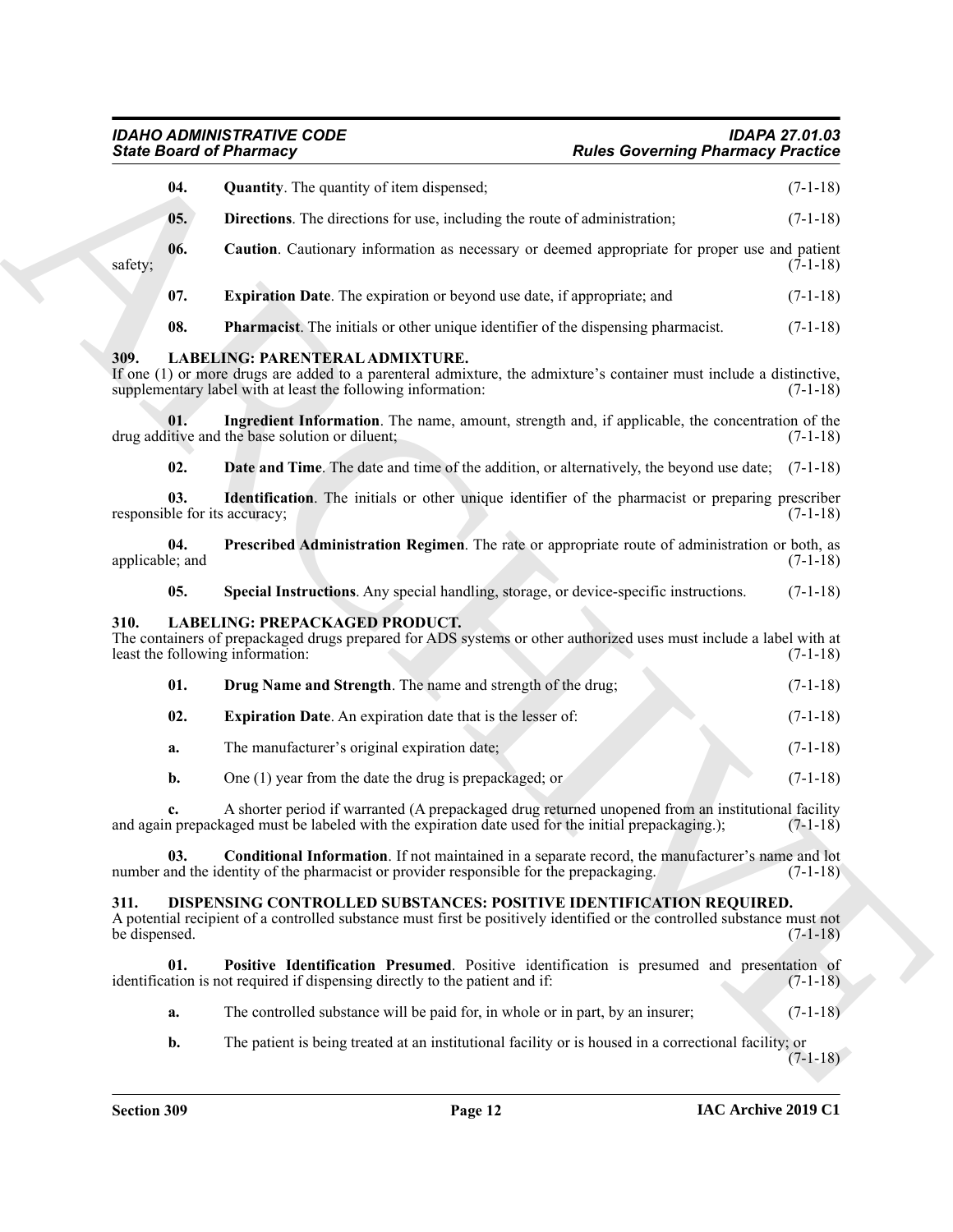<span id="page-12-9"></span><span id="page-12-7"></span>

|                                | <b>State Board of Pharmacy</b>                                                                                                                                                                                                                                                                                                                           | <b>Rules Governing Pharmacy Practice</b>                                                         |                                                        |
|--------------------------------|----------------------------------------------------------------------------------------------------------------------------------------------------------------------------------------------------------------------------------------------------------------------------------------------------------------------------------------------------------|--------------------------------------------------------------------------------------------------|--------------------------------------------------------|
| $c_{\cdot}$                    | The filled prescription is delivered to the patient or patient's provider.                                                                                                                                                                                                                                                                               |                                                                                                  | $(7-1-18)$                                             |
| 02.                            | receiving the controlled substance is personally and positively known by a drug outlet staff member who is present<br>and identifies the individual and the personal identification is documented by recording:                                                                                                                                          | Personal Identification. Presentation of identification is also not required if the individual   | $(7-1-18)$                                             |
| a.                             | The recipient's name (if other than the patient);                                                                                                                                                                                                                                                                                                        |                                                                                                  | $(7-1-18)$                                             |
| b.                             | A notation indicating that the recipient was known to the staff member; and                                                                                                                                                                                                                                                                              |                                                                                                  | $(7-1-18)$                                             |
| c.                             | The identity of the staff member making the personal identification.                                                                                                                                                                                                                                                                                     |                                                                                                  | $(7-1-18)$                                             |
| 03.                            | photograph and signature to be acceptable.                                                                                                                                                                                                                                                                                                               | Acceptable Identification. A valid government-issued identification must include an unaltered    | $(7-1-18)$                                             |
| 04.                            | permanently linked to the record of the dispensed controlled substance and include:                                                                                                                                                                                                                                                                      | <b>Identification Documentation</b> . Documentation of the recipient's identification must be    | $(7-1-18)$                                             |
| a.                             | A copy of the identification presented; or                                                                                                                                                                                                                                                                                                               |                                                                                                  | $(7-1-18)$                                             |
| $\mathbf{b}$ .                 | A record that includes:                                                                                                                                                                                                                                                                                                                                  |                                                                                                  | $(7-1-18)$                                             |
| i.                             | The recipient's name;                                                                                                                                                                                                                                                                                                                                    |                                                                                                  | $(7-1-18)$                                             |
| ii.                            | A notation of the type of identification presented;                                                                                                                                                                                                                                                                                                      |                                                                                                  | $(7-1-18)$                                             |
| iii.                           | The government entity that issued the identification; and                                                                                                                                                                                                                                                                                                |                                                                                                  | $(7-1-18)$                                             |
| iv.                            | The unique identification number.                                                                                                                                                                                                                                                                                                                        |                                                                                                  | $(7-1-18)$                                             |
| 312.<br><b>LIMITATIONS.</b>    | <b>DISPENSING</b><br><b>CONTROLLED</b><br>Limited quantities of a Schedule V non-prescription controlled substance may be dispensed to a retail purchaser as                                                                                                                                                                                             | <b>SUBSTANCES:</b><br><b>NON-PRESCRIPTION</b>                                                    | <b>DISPENSING</b><br>$(7-1-18)$                        |
|                                | permitted by federal law.                                                                                                                                                                                                                                                                                                                                |                                                                                                  |                                                        |
| 313.                           | PRESCRIPTION DELIVERY: RESTRICTIONS.                                                                                                                                                                                                                                                                                                                     |                                                                                                  |                                                        |
| 01.<br>and safety.             | prescriptions in accordance with federal law, as long as appropriate measures are taken to ensure product integrity                                                                                                                                                                                                                                      | Acceptable Delivery. A drug outlet that dispenses drugs to patients in Idaho may deliver filled  |                                                        |
|                                | returned from delivery by authorized personnel when the drug outlet is closed for business if the prescriptions are<br>placed in a secured delivery area outside of the restricted drug storage area that is equipped with adequate security,<br>including an alarm or comparable monitoring system, to prevent unauthorized entry, theft and diversion. | Pick-up or Return by Authorized Personnel. Filled prescriptions may be picked up for or          |                                                        |
| 314.<br>for return as follows: | DESTRUCTION OR RETURN OF DRUGS OR DEVICES: RESTRICTIONS.<br>A drug outlet registered with the DEA as a collector may collect controlled and non-controlled drugs for destruction<br>in accordance with applicable federal law. Otherwise a dispensed drug or prescription device must only be accepted                                                   |                                                                                                  |                                                        |
| 01.                            | be returned for quarantine and destruction purposes only.                                                                                                                                                                                                                                                                                                | Error. Those that were dispensed in a manner inconsistent with the prescriber's instructions may | $(4-11-19)$<br>$(4-11-19)$<br>$(7-1-18)$<br>$(7-1-18)$ |

## <span id="page-12-12"></span><span id="page-12-11"></span><span id="page-12-10"></span><span id="page-12-8"></span><span id="page-12-6"></span><span id="page-12-1"></span><span id="page-12-0"></span>**313. PRESCRIPTION DELIVERY: RESTRICTIONS.**

## <span id="page-12-5"></span><span id="page-12-4"></span><span id="page-12-3"></span><span id="page-12-2"></span>**314. DESTRUCTION OR RETURN OF DRUGS OR DEVICES: RESTRICTIONS.**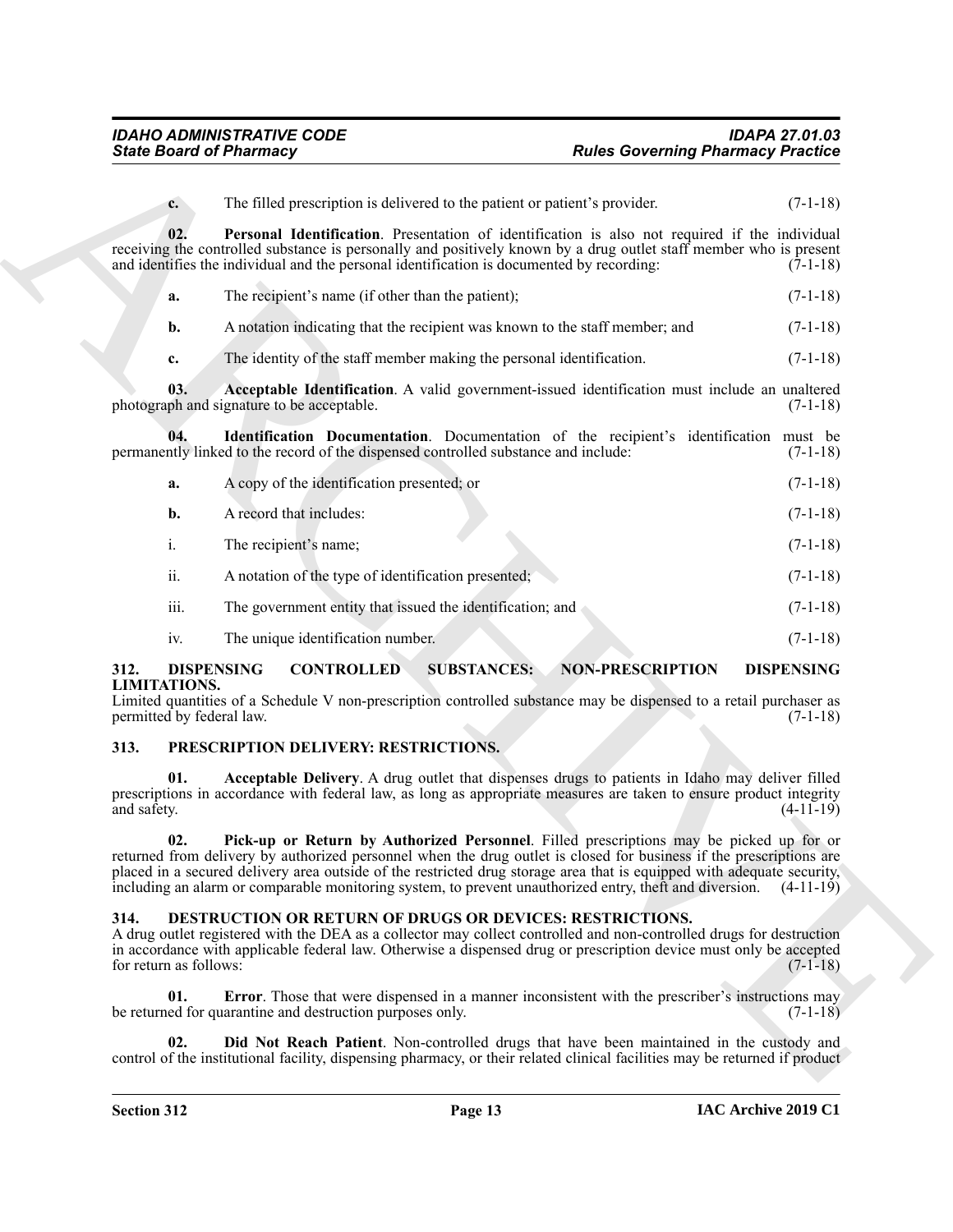integrity can be assured. Controlled substances may only be returned from a hospital daily delivery system under which a pharmacy dispenses no more than a twenty-four  $(24)$  hour supply for a drug order, or up to a seventy-two (72) hour supply for a drug order if warranted for good patient care. (7-1-18)

<span id="page-13-3"></span>**03. Donation**. Those that qualify for return under the provisions of the Idaho Legend Drug Donation Act as specified in Section 54-1762, Idaho Code. (7-1-18)

### <span id="page-13-7"></span><span id="page-13-0"></span>**315. REPACKAGING DRUG PREVIOUSLY DISPENSED.**

A drug outlet may repackage a drug previously dispensed to a patient, pursuant to the patient or the patient's agent's request, if: (7-1-18)

<span id="page-13-10"></span>**01.** Pharmacist Verification. The repackaging pharmacist verifies the identity of the previously d drugs as matching the label on the container that the drugs were initially dispensed within. (7-1-18) dispensed drugs as matching the label on the container that the drugs were initially dispensed within.

<span id="page-13-8"></span>**02.** Intermingled Drugs. The drugs are never intermingled with the repackaging pharmacy's regular (7-1-18) stock. (7-1-18)

**03. Labeling**. The repackaging pharmacy affixes to the container of the repackaged drug a label that complies with the standard labeling rule and includes: (7-1-18)

<span id="page-13-9"></span>**a.** The original dispensed prescription's serial number; (7-1-18)

**b.** The name, address, and phone number of the original dispensing pharmacy; and  $(7-1-18)$ 

**c.** A statement that indicates that the drug has been repackaged, such as the words "repackaged by" by the name of the repackaging pharmacy. (7-1-18) followed by the name of the repackaging pharmacy.

#### <span id="page-13-1"></span>**316. – 399. (RESERVED).**

### <span id="page-13-6"></span><span id="page-13-4"></span>**SUBCHAPTER E – DRUG OUTLET RECORDKEEPING AND REPORTING REQUIREMENTS (Rules 400 through 499 - Drug Outlet Recordkeeping and Reporting Requirements)**

#### <span id="page-13-2"></span>**400. RECORDKEEPING: MAINTENANCE AND INVENTORY REQUIREMENTS.**

**01. Records Maintenance and Retention Requirement**. Unless an alternative standard is stated for a specified record type, form, or format, records required to evidence compliance with statutes or rules enforced by the Board must be maintained and retained in a readily retrievable form and location for at least three (3) years from the date of the transaction. (7-1-18)

<span id="page-13-5"></span>**02. Prescription Retention**. A prescription drug order must be retained in a readily retrievable manner by each drug outlet and maintained as follows: (7-1-18)

**a.** Schedule II Prescriptions. Paper prescription drug orders for Schedule II controlled substances must be maintained at the registered location in a separate prescription file. (7-1-18)

**b.** Schedule III through V Prescriptions. Paper prescription drug orders for Schedules III, IV and V controlled substances must be maintained at the registered location either in a separate prescription file for Schedules III, IV and V controlled substances only or in a readily retrievable manner from other prescription records as required<br>(7-1-18) by federal law.

Since their differences that the state of the state of the state of the state of the state of the state of the state of the state of the state of the state of the state of the state of the state of the state of the state **c.** Electronic Prescriptions. Electronic prescription drug orders for controlled substances must be maintained in a system that meets the requirements of federal law. The records may be maintained at another location if readily retrievable at the registered location. The electronic application must be capable of printing or otherwise converting the records into a readily understandable format at the registered location and must allow the records to be sortable by prescriber name, patient name, drug dispensed, and date filled. (7-1-18)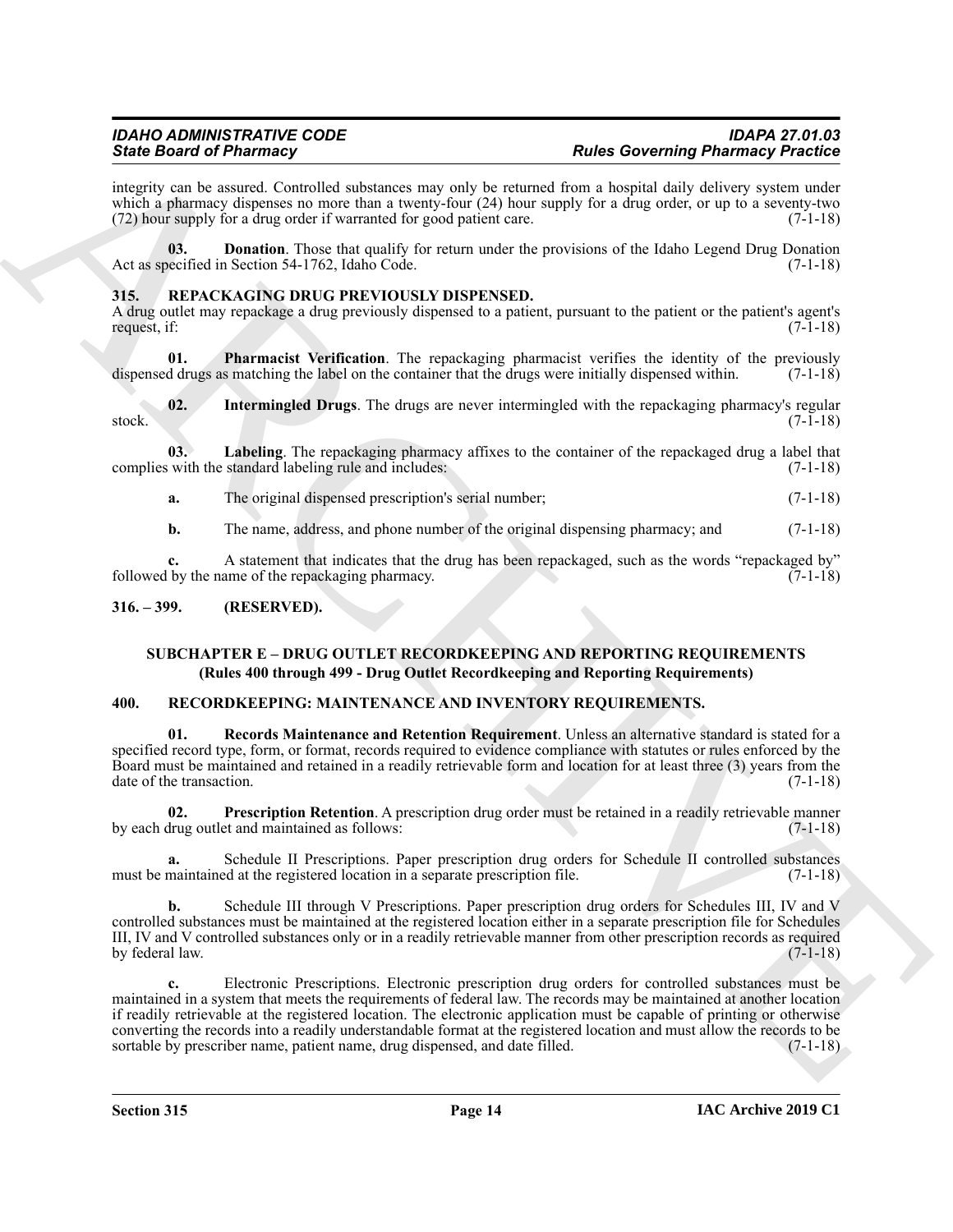<span id="page-14-7"></span>**03. Inventory Records**. Each drug outlet must maintain a current, complete and accurate record of each controlled substance manufactured, imported, received, ordered, sold, delivered, exported, dispensed or otherwise disposed of by the registrant. Drug outlets must maintain inventories and records in accordance with federal law. An inventory must be conducted as follows: (7-1-18)

Since Brazil Partners Herech, the specific and particles and particles are considered in the specific and the specific and the specific and the specific and the specific and the specific and the specific and the specific **a.** Annual Inventory of Stocks of Controlled Substances. Each registrant must conduct an inventory of controlled substances on hand annually at each registered location no later than seven (7) days after the date of the most recent inventory in a form and manner that satisfies the inventory requirements of federal law. A separate controlled substances inventory must be taken and retained at each DEA-registered location. (7-1-18)

**b.** Inventory on Addition to Schedule of Controlled Substances. On the effective date of an addition of a substance to a schedule of controlled substances, each registrant that possesses that substance must take an inventory of the substance on hand, and thereafter, include the substance in each inventory. (7-1-18) inventory of the substance on hand, and thereafter, include the substance in each inventory.

**c.** Drugs Stored Outside a Drug Outlet. In addition to the annual inventory requirements, drugs stored outside a drug outlet in accordance with these rules must be regularly inventoried and inspected to ensure that they are properly stored, secured, and accounted for. (7-1-18) are properly stored, secured, and accounted for.

<span id="page-14-8"></span><span id="page-14-5"></span>**d.** Closing of Pharmacy. A closing inventory must be conducted and retained.  $(7-1-18)$ 

**04. Rebuttal Presumption of Violation**. Evidence of an amount of a controlled substance that differs from the amount reflected on a record or inventory required by state or federal law creates a rebuttable presumption that the registrant has failed to keep records or maintain inventories in conformance with the recordkeeping and inventory requirements of state and federal law. (7-1-18)

**05. Drug Distributor Records**. Wholesalers and other entities engaged in wholesale drug distribution must maintain inventories and records or transactions pertaining to the receipt and distribution or other disposition of drugs in accordance with federal law. The records must include at least: (4-11-19)

The source of the drugs, including the name and principal address of the seller or transferor, and the ation from which the drugs were shipped; (4-11-19) address of the location from which the drugs were shipped;

**b.** The identity and quantity of the drugs received and distributed or disposed of;  $(4-11-19)$ 

<span id="page-14-4"></span>**c.** The dates of receipt and distribution or other disposition of the drugs; and (4-11-19)

**d.** Controlled substance distribution invoices, in the form and including the requirements of federal law. (4-11-19)

**06. Central Records Storage**. Records may be retained at a central location in compliance with federal  $l$ aw.  $(7-1-18)$ 

<span id="page-14-6"></span>**07. Electronic Records Storage**. Any record required to be kept under this section may be electronically stored and maintained if they remain legible and are in a readily retrievable format, and if federal law does not require them to be kept in a hard copy format. (7-1-18)

### <span id="page-14-1"></span><span id="page-14-0"></span>**401. RECORDKEEPING: ELECTRONIC SYSTEM FOR PATIENT MEDICATION RECORDS.**

A drug outlet that is new or remodeled after the effective date of this rule must use an electronic recordkeeping system to establish and store patient medication records and prescription drug order, refill, transfer information, and other information necessary to provide safe and appropriate patient care. (7-1-18) other information necessary to provide safe and appropriate patient care.

<span id="page-14-3"></span>**Real-time Online Retrieval of Information**. The electronic recordkeeping system must be capable of real-time, online retrieval of information stored therein for a minimum of fifteen (15) months from the date of entry.  $(7-1-18)$ 

<span id="page-14-2"></span>**Immediately Retrievable Refill Data**. The electronic recordkeeping system must have functionality that allows refill data to be immediately retrievable and produced upon request; for example, a refill-by-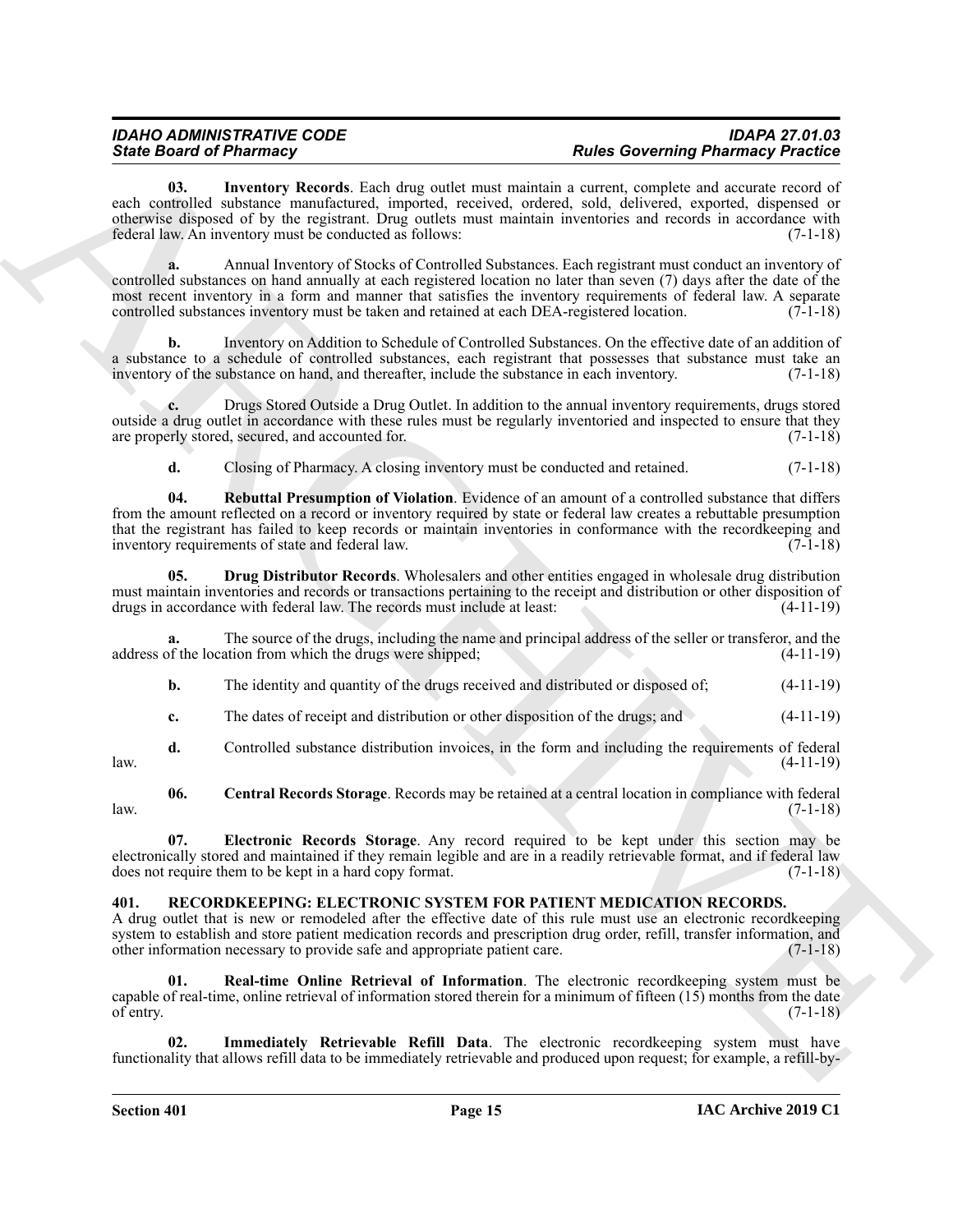#### *IDAHO ADMINISTRATIVE CODE IDAPA 27.01.03 State Board of Pharmacy Rules Governing Pharmacy Practice*

<span id="page-15-5"></span>refill audit trail for a specified strength and dosage form of a drug. (7-1-18)

Since Board of Pharmacy<br>
Since Board of Pharmacy<br>
xalle state a contribute of the specified state and the state and the state and the state and the state and the state of the state and the state and the state and the stat **03. Audit Trail Documentation**. The electronic recordkeeping system must also have audit trail functionality that documents for each prescription drug order the identity of each individual involved at each step of its processing, filling, and dispensing or, alternatively, the identity of the pharmacist or prescriber responsible for the accuracy of these processes. Systems that automatically generate user identification without requiring an entry by the responsible individual are prohibited. Drug outlets that utilize offsite pharmacy services for product fulfillment or processing must track the identity and location of each individual involved in each step of the offsite pharmacy services.  $(7-1-18)$ 

<span id="page-15-8"></span>**04. System Security**. The electronic recordkeeping system must include security features to protect the confidentiality and integrity of patient records including: (7-1-18)

**a.** Safeguards designed to prevent and detect unauthorized access, modification, or manipulation of prescription drug order information and patient medication records; and (7-1-18)

**b.** Functionality that documents any alteration of prescription drug order information after a prescription drug order is dispensed, including the identification of the individual responsible for the alteration.

(7-1-18)

<span id="page-15-7"></span>**05.** System Downtime, Backup and Recovery. The pharmacy must have policies and procedures in system downtime, backup and recovery. place for system downtime, backup and recovery.

<span id="page-15-6"></span>**06. Exemption**. Drug outlets are exempt from this section if they fill on average fewer than twenty (20) prescriptions per business day, and paper records must be maintained. (7-1-18)

#### <span id="page-15-9"></span><span id="page-15-0"></span>**402. REPORTING REQUIREMENTS.**

<span id="page-15-13"></span>**01. Theft or Loss of Controlled Substances**. A registrant must report to the Board on the same day reported to the DEA a theft or loss of a controlled substance that includes the information required by federal law. (7-1-18)

<span id="page-15-11"></span>**02. Individual Information Changes**. Changes in employment or changes to information provided on or with the initial or renewal application must be reported to the Board within ten (10) days of the change. (7-1-18)

<span id="page-15-12"></span>**03. Reporting Adulteration or Misappropriation**. A licensee or registrant must report to the Board any adulteration or misappropriation of a controlled drug in accordance with Section 37-117A. Idaho Code. (7-1-18)

<span id="page-15-10"></span>**04. Drug Distributor Monthly Reports**. An authorized distributor must report specified data on drugs ed at least monthly to the Board in a form and manner prescribed by the Board. (4-11-19) distributed at least monthly to the Board in a form and manner prescribed by the Board.

#### <span id="page-15-1"></span>**403. – 499. (RESERVED)**

### <span id="page-15-3"></span>**SUBCHAPTER F – PRESCRIPTION DRUG MONITORING PROGRAM REQUIREMENTS (Rules 500 through 999 – Prescription Drug Monitoring Program Requirements)**

#### <span id="page-15-2"></span>**500. CONTROLLED SUBSTANCES: PDMP.**

Specified data on controlled substances must be reported by the end of the next business day by all drug outlets that dispense controlled substances in or into Idaho and prescribers that dispense controlled substances to humans. Data on controlled substance prescription drug samples does not need to be reported. (7-1-18)

<span id="page-15-4"></span>**01. Online Access to PDMP**. Online access to the Board's PDMP is limited to licensed prescribers and pharmacists, or their delegates, for treatment purposes. To obtain online access, a prescriber or pharmacist, or their delegate must complete and submit a registration application and agree to adhere to the access restrictions and limitations established by law. (7-1-18)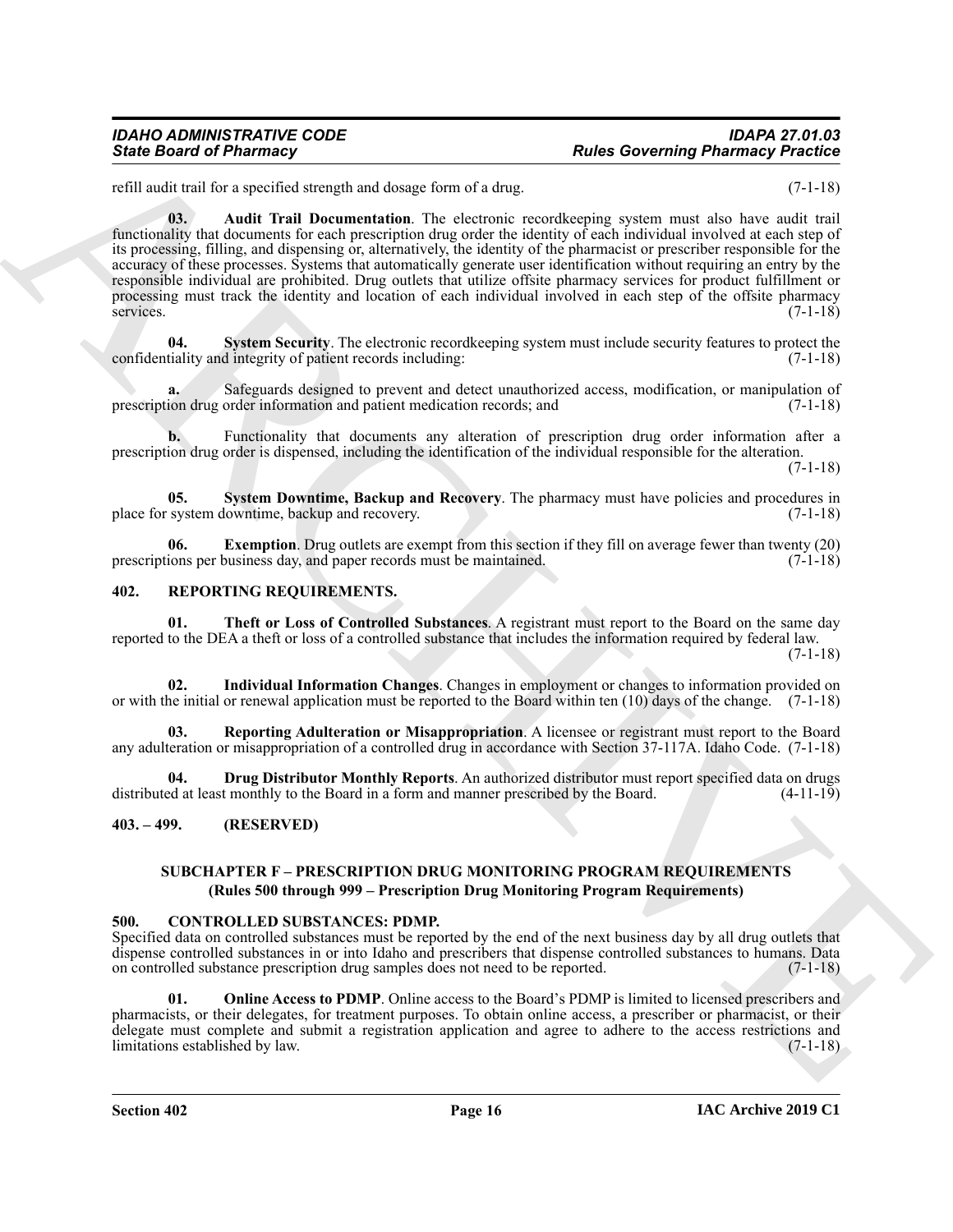Since Brain of Phistings  $\frac{1}{\sqrt{2}}$ <br>
and  $\frac{1}{\sqrt{2}}$  and  $\frac{1}{\sqrt{2}}$  and  $\frac{1}{\sqrt{2}}$  and  $\frac{1}{\sqrt{2}}$  and  $\frac{1}{\sqrt{2}}$  and  $\frac{1}{\sqrt{2}}$  and  $\frac{1}{\sqrt{2}}$  and  $\frac{1}{\sqrt{2}}$  and  $\frac{1}{\sqrt{2}}$  and  $\frac{1}{\sqrt{2}}$  and  $\frac{1}{\sqrt$ **02. Use Outside Scope of Practice Prohibited**. Information obtained from the PDMP must not be used for purposes outside the prescriber's or pharmacist's scope of professional practice. A delegate may not access the PDMP outside of their supervisor's scope of professional practice. (7-1-18)

<span id="page-16-3"></span><span id="page-16-1"></span>**03. Profile Requests**. Authorized persons without online access may obtain a profile by completing a Board form and submitting it to the Board office with proof of identification and other credentials required to confirm<br>the requestor's authorized status pursuant to Section 37-2726, Idaho Code. (7-1-18) the requestor's authorized status pursuant to Section  $37-2726$ , Idaho Code.

<span id="page-16-2"></span>**04. Suspension, Revocation, or Restriction of PDMP Access**. Violation of this rule provides grounds for suspension, revocation, or restriction of the prescriber's, pharmacist's, or delegate's authorization for online access to the PDMP. (7-1-18)

<span id="page-16-0"></span>**501. – 999. (RESERVED)**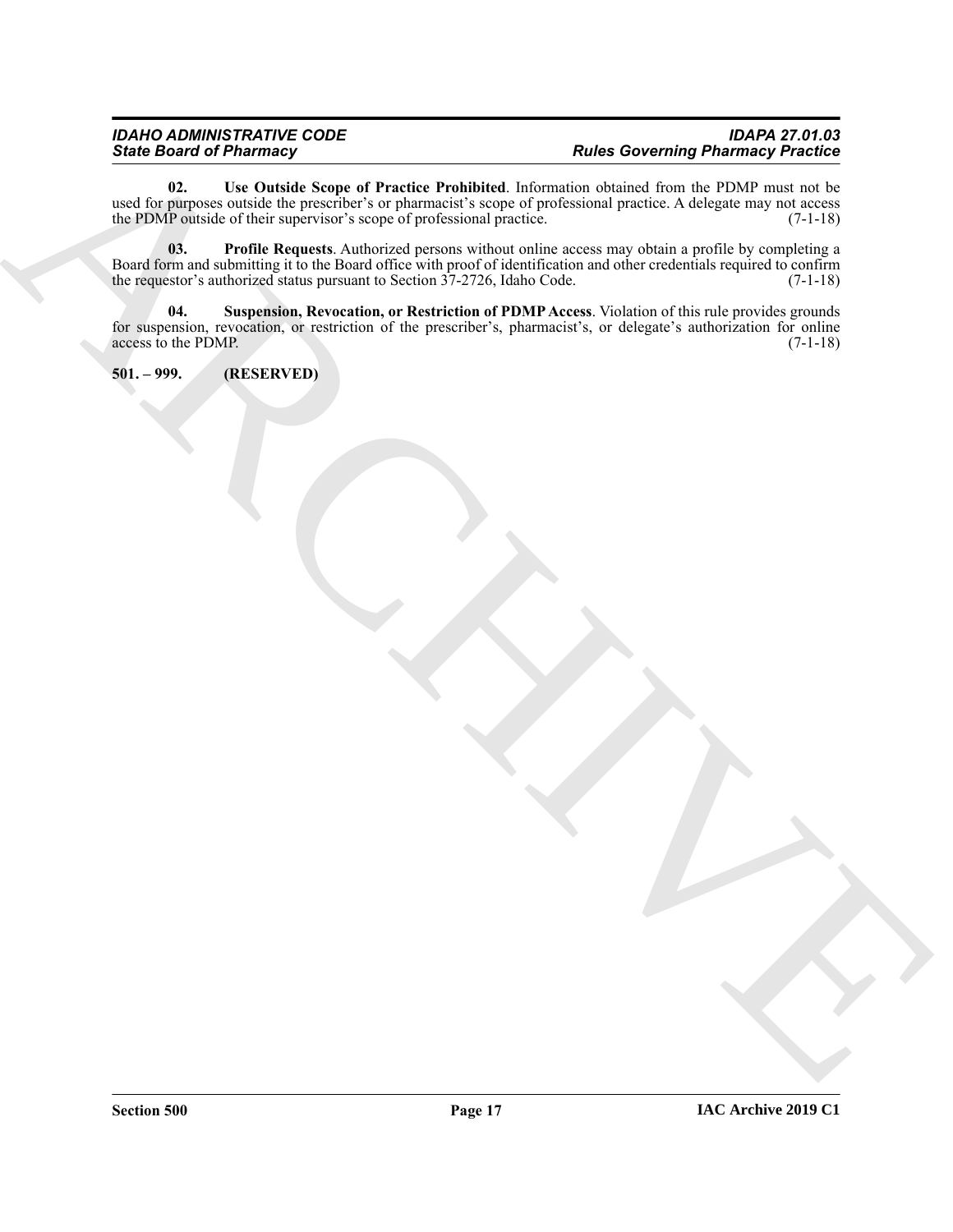# *Subject Index*

**A** Administrative Proceedings & Appeals 3

#### **B**

Board Office Information 3

#### **C**

Controlled Substances PDMP 16 Online Access to PDMP 16 Profile Requests 17 Suspension, Revocation, or Restriction of PDMP Access 17 Use Outside Scope of Practice Prohibited 17

### **D**

 $\begin{tabular}{|c||c||c|} \hline & $\text{A,min} & $\text{A,min}$ & $\text{Dmp}(\text{meth},\text{t})$ & $\text{B,min}$ & $\text{B,min}$ & $\text{B,min}$ & $\text{B,min}$ & $\text{B,min}$ & $\text{B,min}$ & $\text{B,min}$ & $\text{B,min}$ & $\text{B,min}$ & $\text{B,min}$ & $\text{B,min}$ & $\text{B,min}$ & $\text{B,min}$ & $\text{B,min}$ & $\text{B,min}$ & $\text{B,min}$ & $\text{B,min}$ & $\text{B,min}$ & $\text{B,min}$ & $\text{B,min}$ & $\text{B,min}$ & $\text{B,min}$ & $\text{B,min}$ & $\text{B,min}$ & $\$ Definitions & Abbreviations 4 Delegation Of Pharmacy Functions 4 Education, Skill and Experience 4 Professional Judgment Restriction 4 Supervision 4 Destruction Or Return Of Drugs Or Devices Restrictions 13 Did Not Reach Patient 13 Donation 14 Error 13 Dispensing Controlled Substances Non-Prescription Dispensing Limitations 13 Positive Identification Required 12 Acceptable Identification 13 Identification Documentation 13 Personal Identification 13 Positive Identification Presumed 12 Drug Outlets Minimum Facility Standards 5 Authorized Access to the Restricted Drug Storage Area 5 Controlled Substances Disposal 5 Controlled Substances Storage 5 Equipment & Storage 5 Patient Privacy 5 Security 5 Staffing 5

Drug Outlets That Dispense Drugs To Patients Without An Onsite Pharmacist Or Prescriber 6 Controlled Substances Inventories 6 Emergency Situations 6 Exemption for Self-Service Systems 7 Exemption for Veterinarians 7 Security and Access 6 Self-Inspection 6 Staffing Limitations 6 Technology 6 Drug Outlets That Dispense Prescription Drugs Minimum Prescription Filling Requirements 5 Labeling 5 Patient Counseling 6 Prospective Drug Review 5 Valid Prescription Drug Order 5 Verification of Dispensing Accuracy 5 Drugs Stored Outside Of A Drug Outlet For Retrieval By A Licensed Health Professional 7 Controlled Substances 7 Policies and Procedures 7 Secure Storage 7 Stocking and Replenishing 7 Supervising Drug Outlet 7

## **F**

Filling Prescription Drug Orders Adaptation 9 Change Dosage Form 9 Change Quantity 9 Complete Missing Information 9 Documentation 9 Drug Product Substitution 9 Biosimilars 9 Drug Shortage 9 Hospital 9 Institutional Facility 9 Practice Limitations 9 Drug Product Selection 9 Partial Filling 9 Refill Authorization 9 Prescriber-Authorized Substitution 10 Transfers 10 Communicating Prescription Drug Order Transfers 10 Pharmacies Using Common Electronic Files 10

**I** Incorporation By Reference 3

## **L**

Labeling Institutional Facility Drugs 11 Caution 12 Date 11 Directions 12 Drug 11 Expiration Date 12 Patient 11 Pharmacist 12 Quantity 12 Parenteral Admixture 12 Date and Time 12 Identification 12 Ingredient Information 12 Prescribed Administration Regimen 12 Special Instructions 12 Prepackaged Product 12 Conditional Information 12 Drug Name and Strength 12 Expiration Date 12 Standard Prescription Drug 10 Cautionary Information 11 Date 10 Directions 11 Dispenser Information 10 Drug Name and Strength 11 Expiration 11 Identification 11 Name 11 Prescriber 10 Quantity 11 Refills 11 Serial Number 10 Warning 11 Legal Authority 3

## **O**

Official Board Journal 4 Offsite Pharmacy Services 6 Exemption 6 Policies & Procedures 6 Secure Electronic File 6

**P**

Prescriber Performance Of Pharmacy Functions 4 Prescriber Delegation 4 Prescriber Roles 4 Prescription Delivery Restrictions 13 Acceptable Delivery 13 Pick-up or Return by Authorized Personnel 13